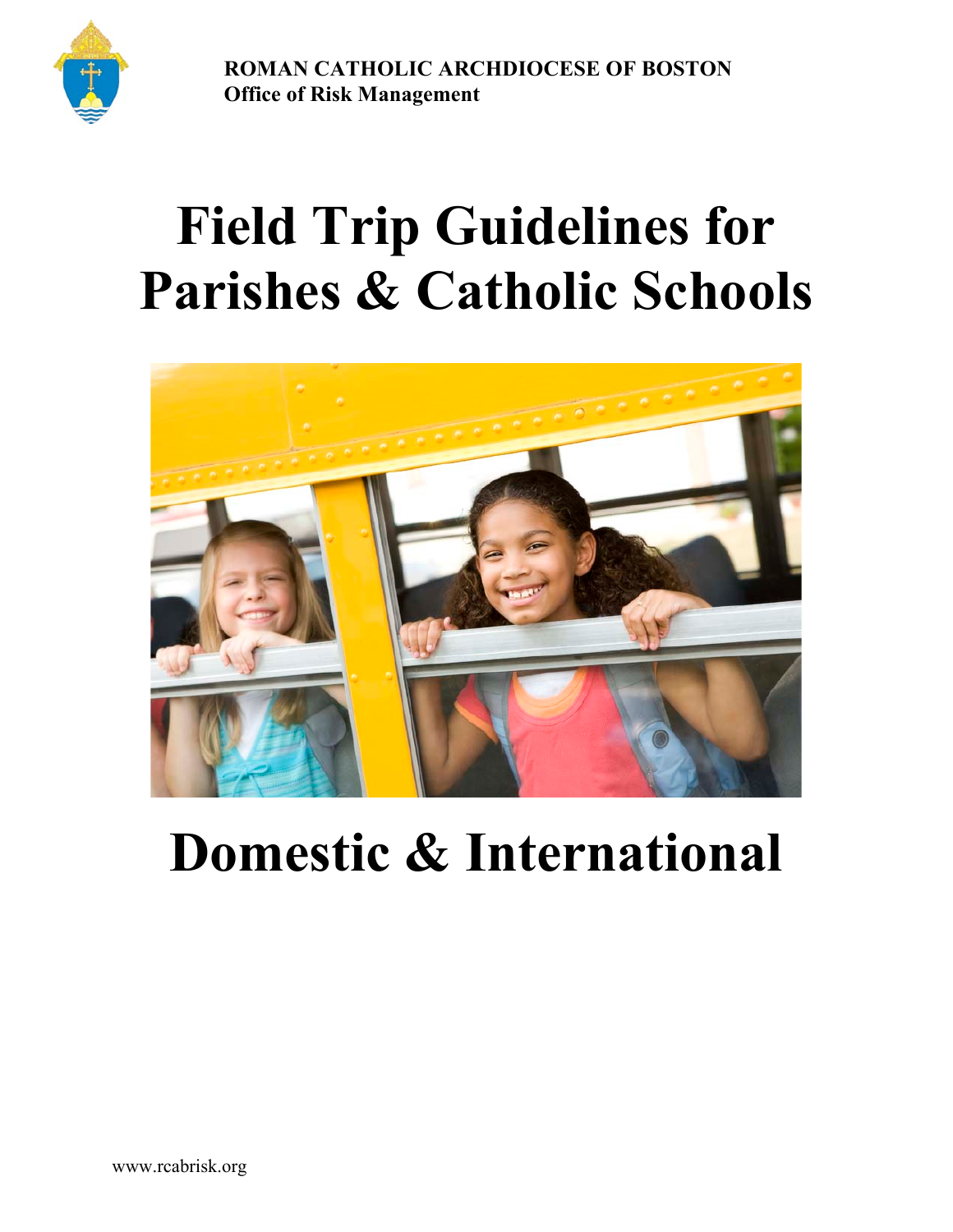# **Table of Contents**

| Appendix B: Parish/School Administrator Permission Form<br>11 |  |
|---------------------------------------------------------------|--|
|                                                               |  |
|                                                               |  |
|                                                               |  |
|                                                               |  |
|                                                               |  |
|                                                               |  |
|                                                               |  |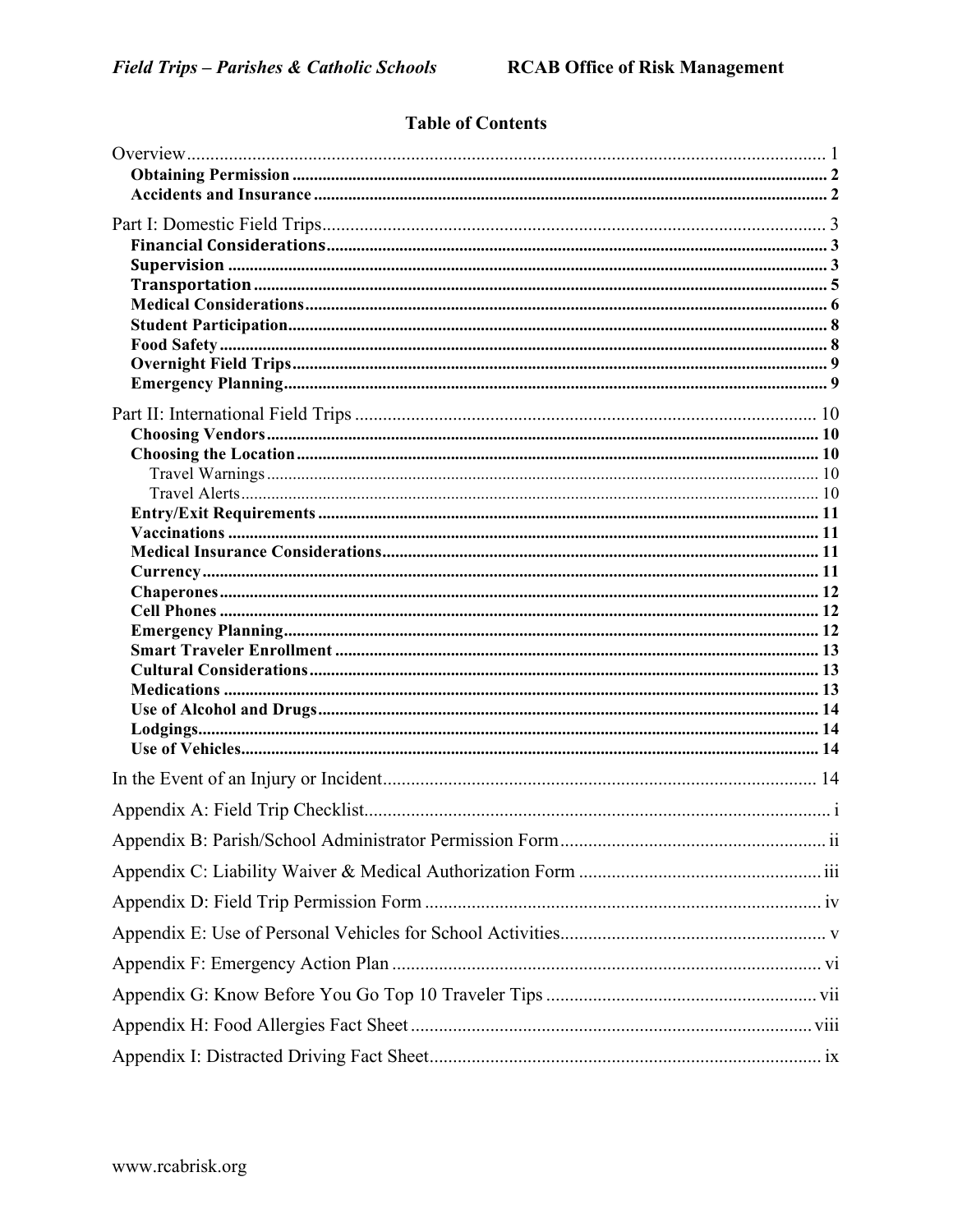# **Overview**

When planned with care, field trips are an important component of the educational, spiritual and cultural development of students. The Office of Risk Management recognizes the benefits of these experiences and encourages field trips that supplement classroom learning and spiritual development. Our hope is that such trips are planned with great consideration so that all participants will have a safe and enjoyable experience. This guide was developed to aid you in the process of planning field trips to help ensure the safety of your participants. If you have encountered a situation or have a question that is not addressed in this guide, please feel free to email the Office of Risk Management at ormadmin@rcab.org, or call 617-746-5745.

All field trips should be related to the curriculum being studied at school, the catechesis being taught in parish programs, or the mission carried out by the parish. The nature and subject of field trips should never conflict with the faith and morals of the Catholic Church. An element of prayer and Christian living should also be included in each trip. All field trips should have the prior approval of the school principal or, in the case of parish-sponsored trips, the parish pastor.

The key to a safe and successful field trip is proper planning. In terms of risk management, this means identifying possible risks and taking action to avoid or mitigate those risks. This includes using due diligence when choosing field trip destinations, obtaining permission from the principal/pastor and parents/guardians, ensuring your trip is adequately supervised with the right personnel, and taking into consideration the special needs of the students.

Principals have the primary responsibility to ensure their schools follow all procedures pertaining to field trips sponsored by their school. For parishes, the ultimate responsibility lies with the pastor. However, all field trips need an organizer - either a faculty member or church ministry personnel. This person is the main point of contact for the field trip. Although this person may delegate responsibilities and have others help with the tasks of organizing the trip, ultimately this person is responsible for the following (see the appendix for a complete checklist):

- Obtaining permission from the pastor and/or principal
- Obtaining written permission and medical authorization forms from parents/guardians
- Communicating details of the trip, along with any changes, to all parties involved
- Ensuring adequate adult supervision
- Verifying CORI checks have been completed for volunteers
- Verifying that volunteers have completed Protecting God's Children training
- Obtaining emergency contact information for each participant
- Making accommodations for those with special needs
- Planning for emergencies and disciplinary issues
- Ensuring that no children attend the trip without written permission
- Maintaining a roster of all participants and giving a copy to school or parish
- Completing a driver background check on all drivers
- Making sure drivers are at least 21 years old, have a valid driver's license, have undergone a CORI check and participated in Protecting God's Children program
- Obtaining proof that contracted services have the appropriate insurance coverage in place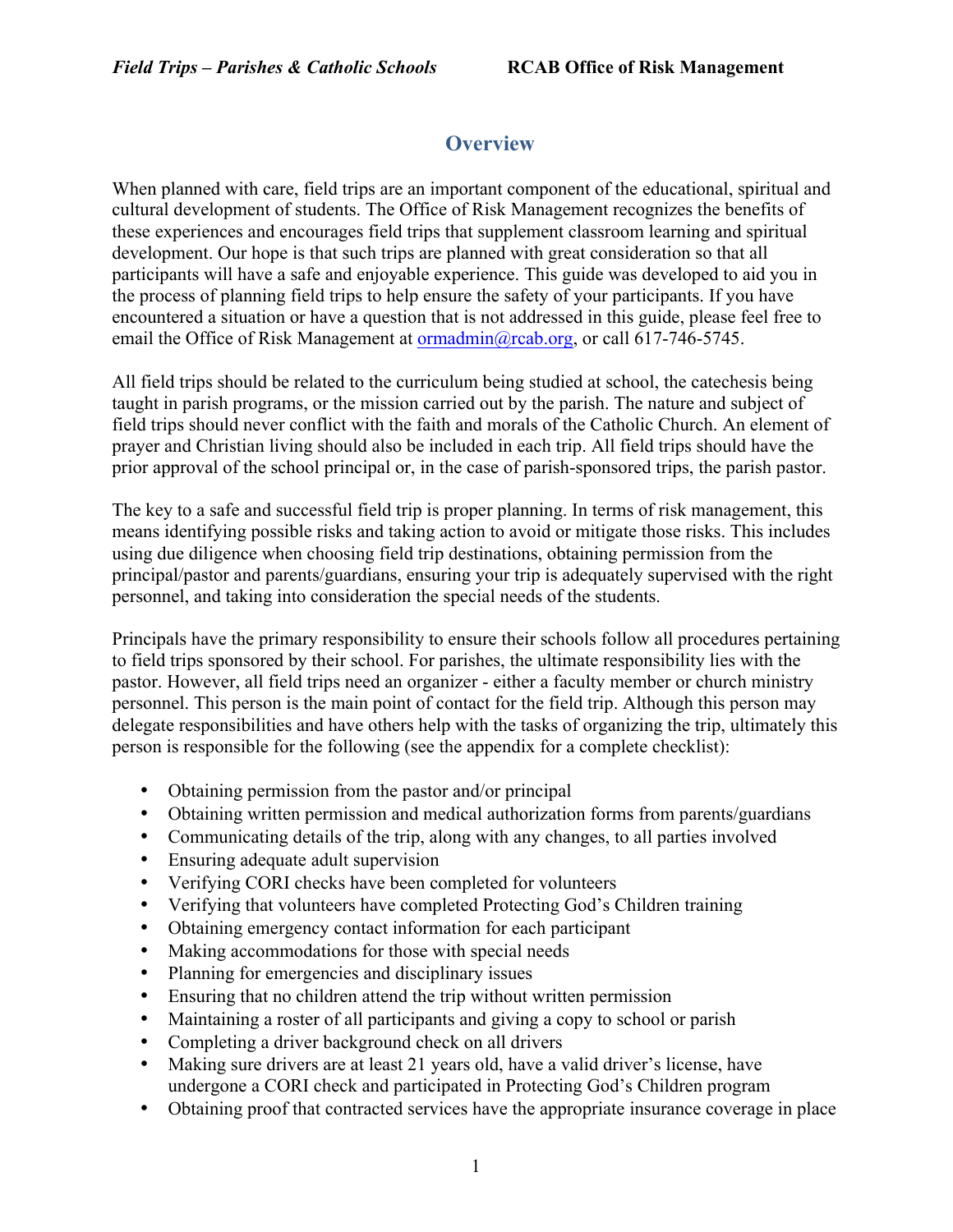#### **Obtaining Permission**

Prior to receiving approval from the principal or pastor, the field trip organizer should specify, in writing, the following:

- How the students will benefit from the field trip
- How the trip fits into the curriculum or cate chesis
- How the teacher/youth minister will follow up on the trip afterwards
- How the students will be prepared in advance for the trip

See the Parish/School Administrator Permission Form in the Appendix as a guide.

After obtaining permission from the pastor and/or principal, plan adequate time for parents/guardians to give their written consent. A child cannot attend a field trip without a permission form signed by a parent or guardian; verbal consent is not acceptable. The form should contain an area in which a parent can indicate special needs or considerations regarding the student. Please see the Appendix for a sample form.

Provisions must be made for any student not making the trip and left behind in school. Requiring a student to stay home is not acceptable. Teachers should be informed well in advance of the dates and the names of students participating in the trip so that tests will not be scheduled at that time. If tests are scheduled, an opportunity for make-up work should be arranged.

#### **Accidents and Insurance**

Employees are covered by workers' compensation and liability insurance while in the course and scope of their employment. Thus, an employee chaperoning on a trip is covered by RCAB's insurance program.

Students are not covered by workers' compensation; therefore, it is recommended that students provide medical insurance information.

Every accident and injury should be taken seriously. Immediately report all accidents, injuries or incidents that can potentially lead to a claim to our claims manager at 617-746-5743, or visit the website to report a claim online: http://www.rcabrisk.org/parishes/parish-protectionprogram/claims. Experience shows that the sooner a claim is reported, the faster it can be resolved. Speedy claims processing is beneficial to both the claimant and the school/parish.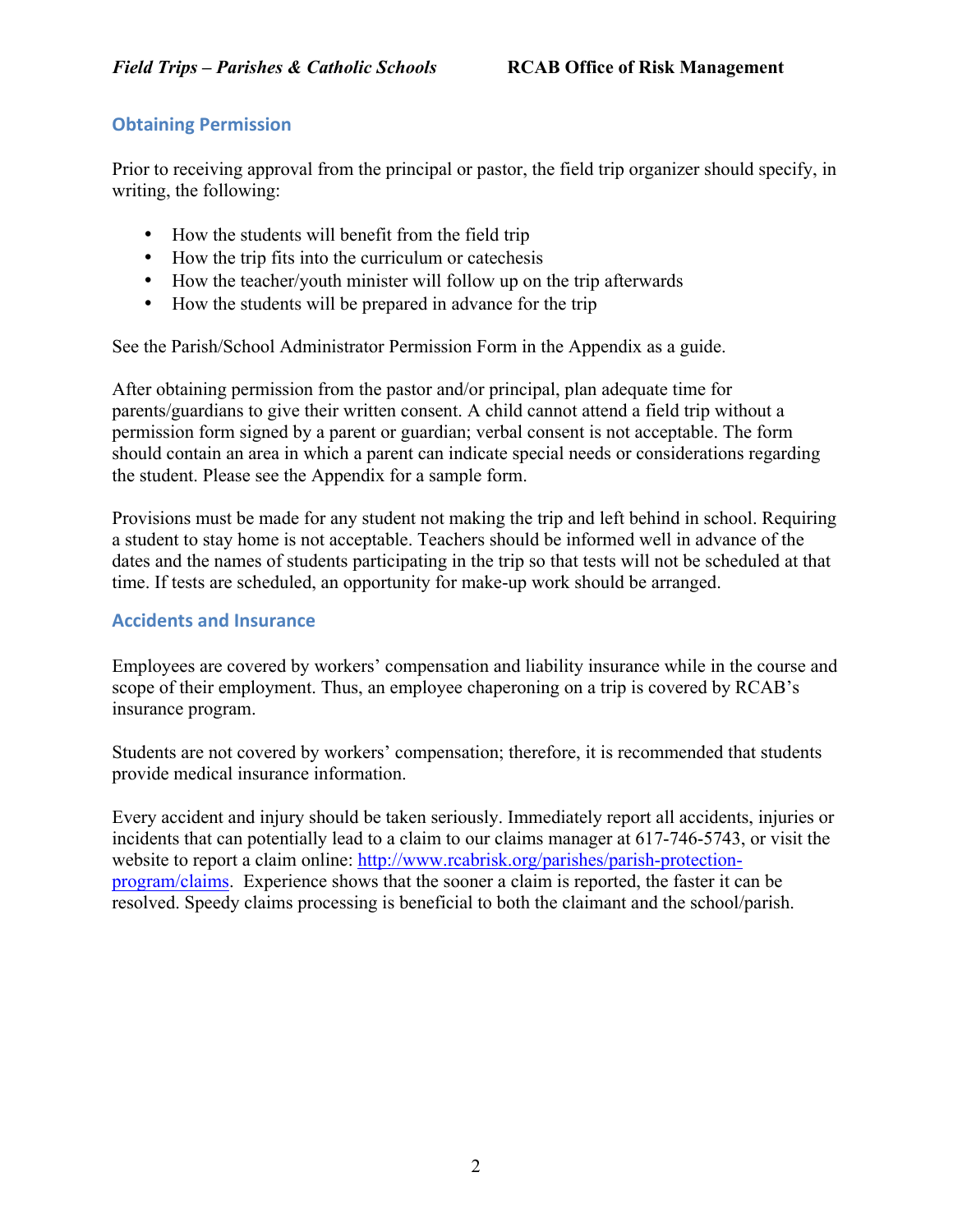# **Part I: Domestic Field Trips**

A domestic field trip is either a day trip or, in some cases, an overnight trip within the boundaries of the United States. Whether it's a museum, a religious shrine or a ski resort, many considerations need to be made when choosing a location. Please keep the following in mind:

- 1. **Distance between parish or school and the destination**: Take into consideration the time of day you are travelling and the traffic you may encounter to determine how long it will take to arrive at your destination and ensure that you will be able to return to the parish/school by the designated time. A rule of thumb is that the destination should not exceed 100 miles for a day trip.
- 2. **Specifics of the environment**: Be sure to have someone from the planning group visit the site ahead of time to review the site with a critical eye. Look out for anything that has the potential to cause injury and be sure all other chaperones are made aware of it. We cannot predict every injury that may occur, but being aware of our environment and taking note of potentially dangerous situations may help prevent injuries.
- 3. **Time of year you are travelling**: Be mindful of the potential weather conditions for the time of year you are travelling. If you are going to an outdoor shrine in the summer, for example, prepare students to protect themselves from sun exposure with hats, sunglasses and sunscreen. Be mindful of heat advisories in the summer and use sound judgment in the event an advisory is issued. For example, if your trip involves spending a long period of time outdoors without shade and the National Weather Service issues a heat advisory for that day, it may be advisable to cancel the trip.

# **Financial Considerations**

If parents are required to pay a fee for the field trip, make sure this information is stated clearly on the field trip permission form and give ample time for the parents to submit the fee. Note the accepted means of payment (check or cash), as well as if a refund is to be made in the event the trip is canceled. All field trips must have scholarships available for students who do not have the available funds for the trip. No child should be denied participation for financial reasons.

#### **Supervision**

A member of the faculty (or in the case of parish-related trips, a parish employee) must be present on every trip. The recommended ratio of chaperones to students will vary depending on the age of the children and the scope of the activity. In general, the guidelines are as follows:

- Preschool through Grade 2: One adult for every five to six children
- Grades 3-5: One adult for every eight students
- Grades 6 and higher: One adult for every 10 students

When students travel on a bus, there must be at least one adult supervisor on each bus.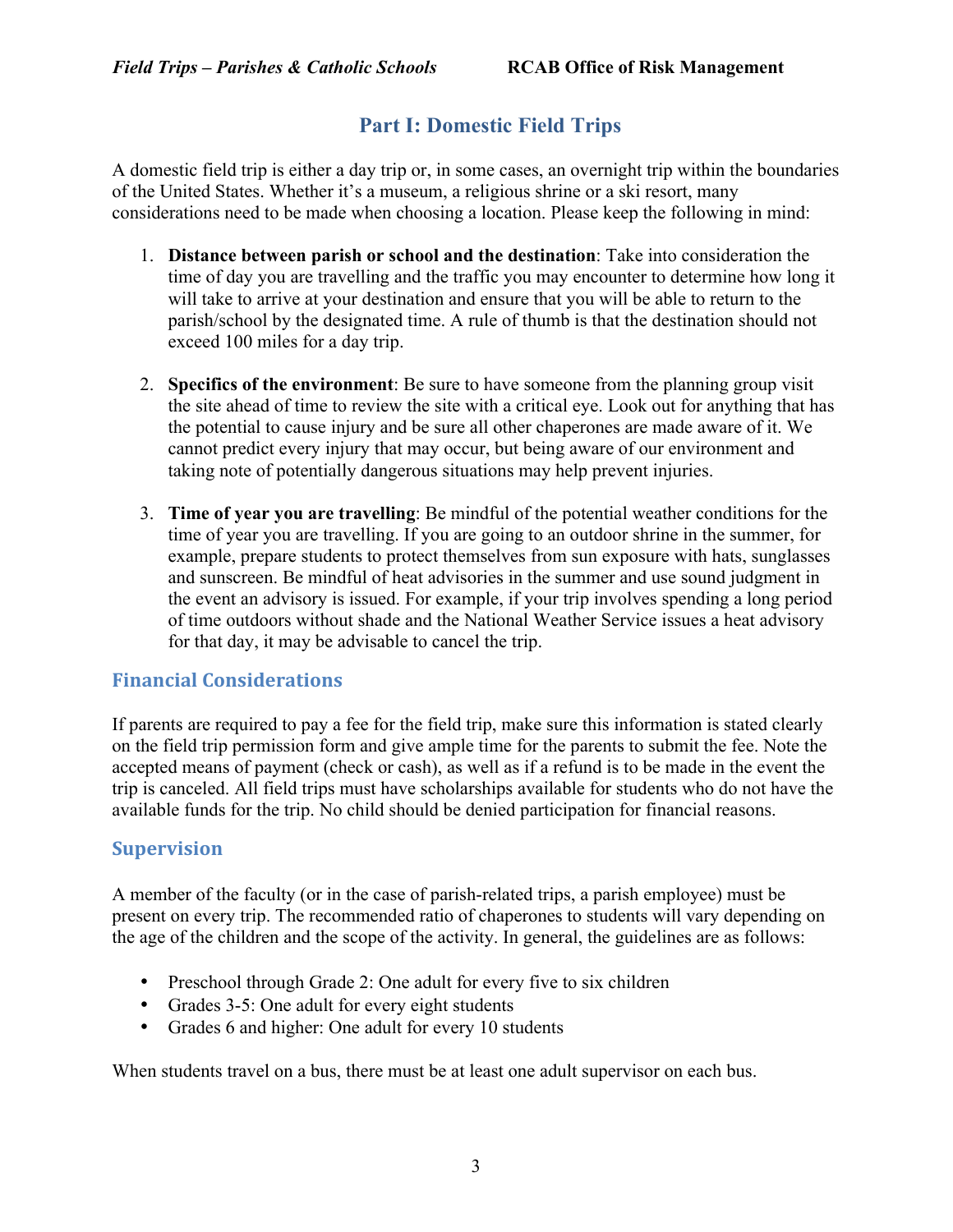#### **CORI Checks and Protecting God's Children**

All volunteers, including parents and guardians, must undergo a CORI check and complete (or show proof of having completed) the Protecting God's Children program. Even if a parent is only attending one field trip, it is important that he or she undergoes the necessary background checks and training. If there is an instance, however, in which a parent's CORI check is not returned to the parish/school in time for the field trip or child protection training is not completed in time, then that parent may attend in order to accompany his or her child, but the parent should not be given any supervisory responsibility for other children, nor should the parent be left alone with a child other than his or her own child.

#### **First Aid**

For the safety of all participants, at least one chaperone/staff member should be certified in CPR and First Aid. There are many options for training, including the following:

- Red Cross, http://www.redcross.org/ma/boston/take-a-class, telephone: (617) 274-5200
- American Heart Association, telephone: 617-298-0699
- Life Support Systems, telephone 781-320-0030.

#### **Keeping Track of Students**

Assign chaperones to a specific group of children as one method of ensuring that students are accounted for at all times. Be sure each chaperone has a written list of the students under his/her care. In addition, the field trip leader should carry a master list of students and chaperones and emergency contact details at all times during the trip.

All younger children should wear nametags as identification. It is also helpful if the reverse side of the nametags indicate the child's assigned chaperone and the chaperone's cell phone number, in the event a child is lost.

In addition to adult supervision, it is advisable to use a type of "buddy system" in which children are paired up and given the task of watching out for each other. Each pair needs to be aware that whatever they do should be done with their "buddy," whether it be using the restroom or boarding a bus. This will help ensure that children are never left alone and that each child is looking out for another. Of course, this is only a secondary method and should not replace adequate adult supervision.

#### **Cell Phone Use/Headphones/Texting**

A chaperone's primary responsibility is to help ensure the safety of the children. All chaperones should refrain from using cell phones or other mobile devices for phone calls, text messaging or entertainment. A chaperone should not listen to music on headphones or ear buds. A chaperone's full attention is necessary; engaging in such activity presents a distraction that is a disservice to the students. The field trip organizer may want to develop a "cell phone use policy" emphasizing the importance of refraining from using cell phones (except for emergencies) and distribute this policy to all volunteers in advance.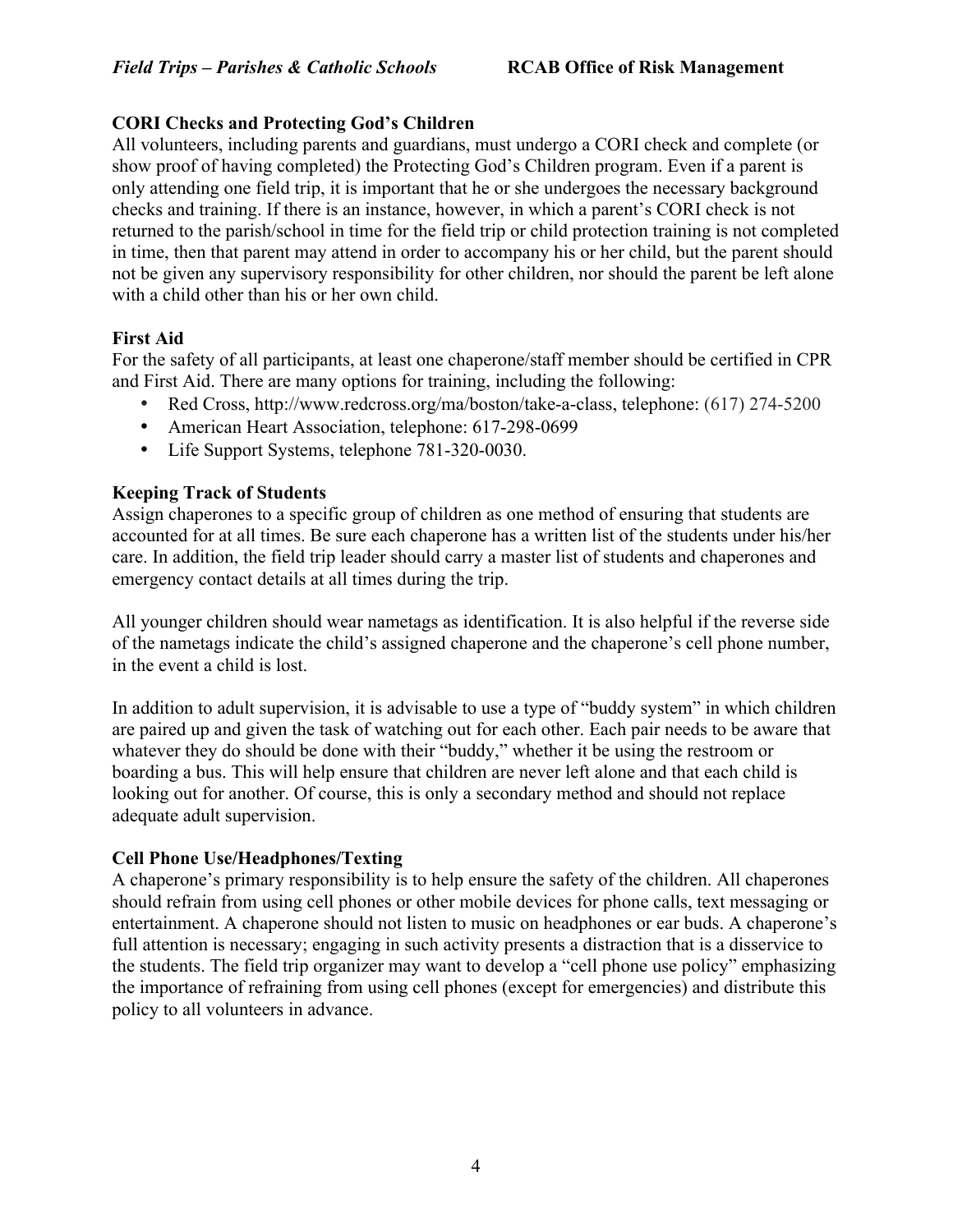# **Transportation**

The mode of transportation for each trip should be noted on the permission slips sent to parents.

#### **Licensed Public Carriers**

If using a licensed public carrier such as a chartered bus, be sure to perform due diligence and ensure that the company is reputable and insured. Obtain a certificate of insurance from the company listing the Archbishop of Boston and the parish/school as additional insured with coverage of at least \$1 million. Careful consideration should be given to arrangements for parking and entering and leaving vehicles on school/parish grounds in order to ensure student safety and avoid disturbing the regular traffic patterns.

#### **Public Transportation/Travelling on Foot**

When students travel on foot, they should be instructed and supervised regarding the crossing of streets and other safety considerations. If using public transportation, be sure to purchase all tickets or passes prior to taking the trip to avoid potential long lines and delays at the ticket booth. Be sure each chaperone has a subway/bus map and is aware of all transfers/stops ahead of time. Each chaperone must account for a specific group of children and ensure they are with the group at all times. Students should be reminded beforehand that they represent the parish/school and should act accordingly on public transportation.

#### **Use of Volunteer or Employee Vehicles**

If parents or volunteers are using their own vehicles to transport students, then in accordance with Massachusetts' law, the personal automobile liability insurance coverage of the automobile vehicle owner is primary. RCAB's Automobile Insurance will provide excess coverage if a claim(s) arising out of an accident exceeds the liability limits of the vehicle owner's insurance policy.

If a parent volunteer will be driving a group of students, obtain specific permission from the parents of each child who will be transported by the volunteer. In addition, please keep in mind that the parent driver must undergo a CORI check and participate in Protecting God's Children training. The school must also keep on file a copy of the driver's license and a copy of the driver's insurance coverage. All children in the vehicle must use a seatbelt and booster seats when applicable. Children who are seven years old or younger and less than 4'9" in height need to ride in a booster seat.

#### **Renting Vehicles**

Our auto policy provides the same coverage for private passenger-type vehicles that is provided on the parish vehicles. In the event the vehicle being rented is a high-occupancy (12-15 passenger) van, it is strongly recommended that you purchase the supplemental liability insurance from the rental agency.

#### **Volunteer Driver Background Checks**

Ministry personnel are sometimes reluctant to research the background of volunteer drivers, but the risks associated with the transportation of others is too great to ignore.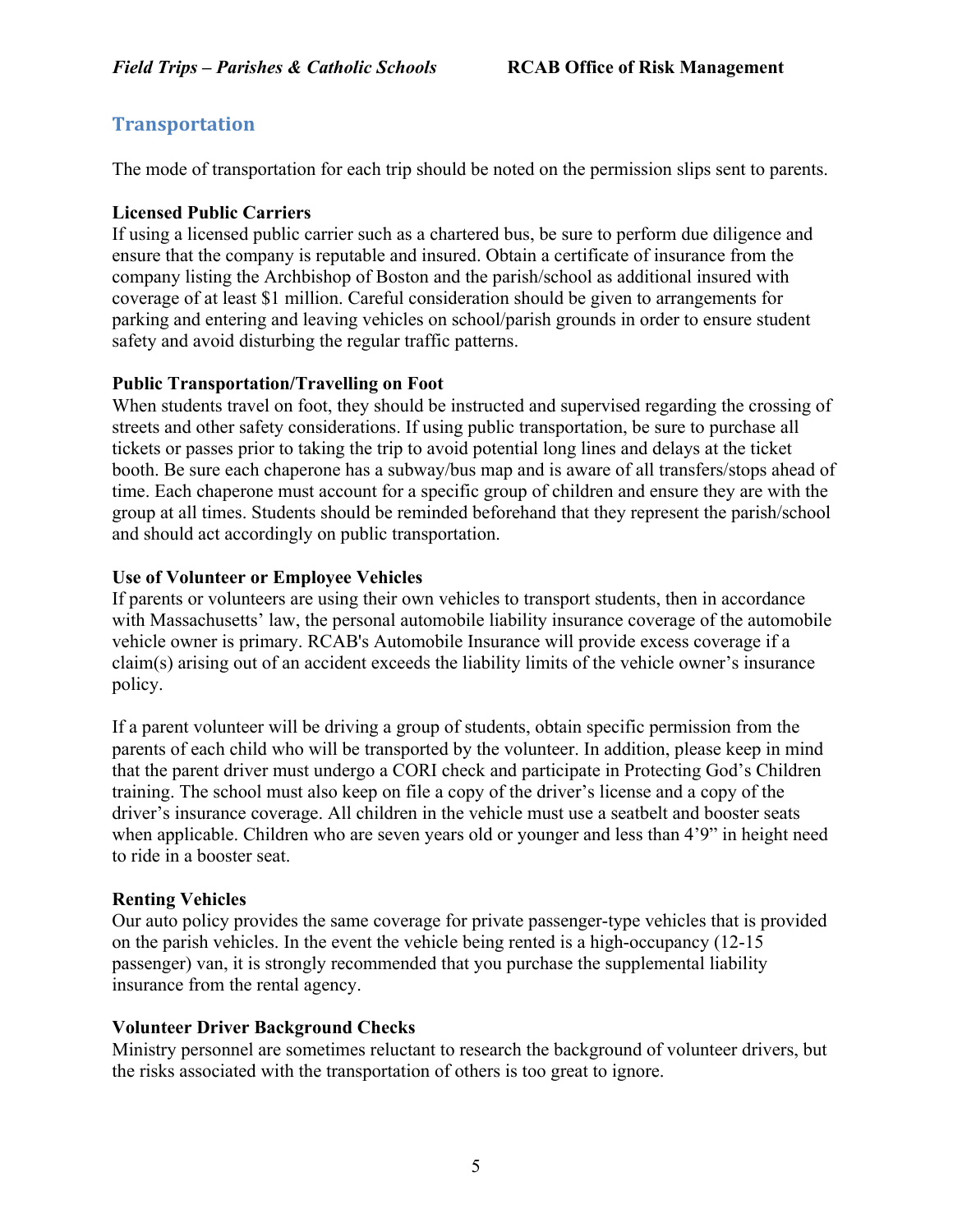Before allowing anyone to transport children, please be sure to obtain documentation verifying the following:

- Driver is 21 years old or older;
- Driver has a current driver's license;
- Driver does not have a physical disability that could impair his/her ability to drive safely;
- Driver has a clean driving record; i.e., he/she does not have a record of driving safety violations, including convictions for driving under the influence. Be sure to obtain a copy of the driver's record. Contact the Office of Risk Management at 617-746-5742 for assistance, or email  $\alpha$ <sup>n</sup>  $\alpha$ <sub>n</sub>  $\alpha$ <sub>n</sub>  $\alpha$ <sub>n</sub>  $\alpha$ <sub>n</sub>  $\alpha$ <sub>n</sub>  $\alpha$ <sub>n</sub>  $\alpha$ <sub>n</sub>  $\alpha$ <sub>n</sub>  $\alpha$ <sub>n</sub>  $\alpha$ <sub>n</sub>  $\alpha$ <sub>n</sub>  $\alpha$ <sub>n</sub>  $\alpha$ <sub>n</sub>  $\alpha$ <sub>n</sub>  $\alpha$ <sub>n</sub>  $\alpha$ <sub>n</sub>  $\alpha$ <sub>n</sub>  $\alpha$ <sub>n</sub>  $\alpha$ <sub>n</sub>  $\alpha$ <sub>n</sub>  $\alpha$ <sub>n</sub>  $\alpha$ <sub>n</sub>  $\alpha$ <sub>n</sub>  $\alpha$ <sub>n</sub>
- Driver has undergone a CORI check and completed the Protecting God's Children training.

#### **Best Practices for Volunteer Drivers**

The field trip leader should determine the route ahead of time and make this clear to all drivers. If possible, designate a co-pilot to help with directions. If you are using a GPS system, be sure to program it in advance prior to setting out on your trip.

Make sure drivers know the state law regarding cell phones and texting in both Massachusetts and, if applicable, any other state you may be travelling to or through. Laws change so do not rely on memory; be sure to find the information ahead of time by going to the following government website: http://www.distraction.gov/content/get-the-facts/state-laws.html

#### **Massachusetts Laws Regarding Cell Phone Use (as of June 2012)**

Ban on all cell phone use (handheld and hands-free) for bus drivers - primary law Ban on all cell phone use (handheld and hands-free) for novice drivers - primary law Ban on texting for all drivers - primary law

*A primary law means that an officer can ticket a driver for the offense without any other traffic violations taking place. All of the laws stated above are primary laws.*

Cell phones are just one of many distractions while driving. Alert drivers to other dangers associated with distracted driving. Please see our fact sheet in the Appendix.

#### **Medical Considerations**

No child should be excluded from participating in a field trip for medical reasons. If a child has special medical needs, the parent of the child should be invited to attend the trip with his/her child. However, this parent will need to undergo a CORI check and, if possible, participate in the Protecting God's Children program. If there is not enough time for the parent to participate in the Protecting God's Children program, then the parent should only have supervisory charge over his/her child; no other child should be in the parent's care.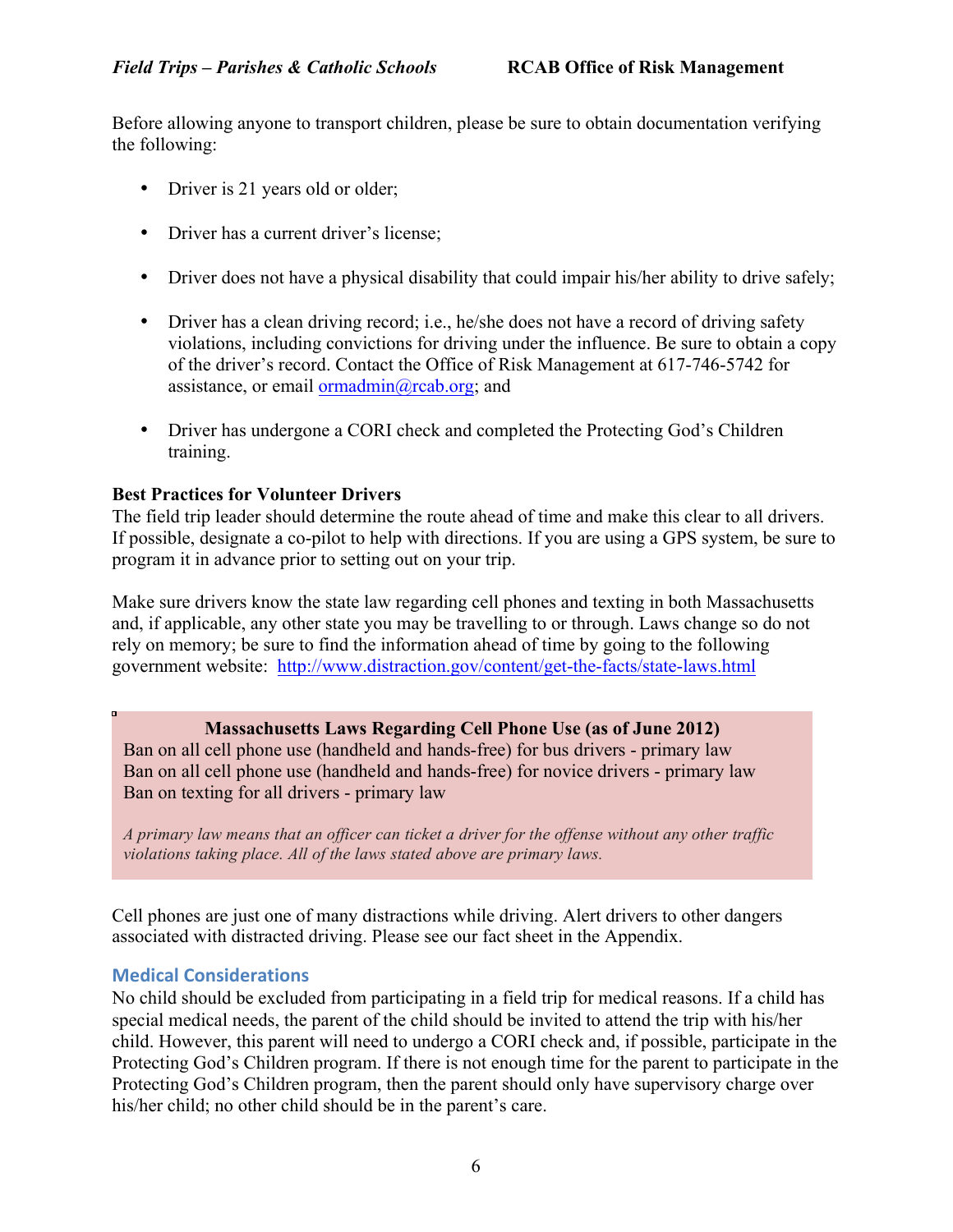#### **Medications**

No drugs of any kind (prescription and non-prescription) should be administered to any student unless otherwise stated on a student's Permission Form and arrangements are made in advance, i.e., the parent designates a specific teacher or chaperone to administer the medicine. If a student is taking a prescription medication, they should bring the medication in its prescription bottle.

#### **Allergies**

Because food and environmental allergies are becoming more prevalent, personnel on field trips must be prepared to deal with allergic reactions, including the potential for anaphylaxis. If there are students with known allergies attending the field trip, then all staff on the trip should receive basic education concerning allergies. In addition, one or two chaperones on the trip should be trained in recognizing symptoms of life-threating allergic reactions. Please see the fact sheet in the Appendix section.

For environmentally based allergens, make note of the season, symptoms or other information volunteers/chaperones will need to know. In planning for the safety of children with food allergies, the first step is to identify whether any students on the trip have allergies. This information should already be on file with the school nurse (if applicable), teacher or religious education director.

Second, if there is a student with a life-threatening allergy that requires the use of epinephrine by auto-injector, at least one staff member/volunteer on the field trip should be trained to administer the epi-pen. If not, it may be necessary to request that the parent of the child attend the field trip. Please note that if you have a registered school nurse on staff, your school nurse may register with the Department of Health to train non-licensed personnel to administer epinephrine by autoinjector to students with diagnosed life-threatening allergic conditions. In addition, the student requiring the epi-pen must also have a care plan including physician orders in the event of an allergen exposure.

In order to avoid allergen-related incidents, please follow these additional guidelines:

- Invite parents of a student at risk for anaphylaxis to accompany their child on the trip, in addition to the chaperone. However, the student's safety or attendance must not be conditioned on the parent's presence.
- If travelling via bus, enforce a "no food" policy while on the bus. Arrange for a child with known life threatening allergies to sit near a chaperone aware of his/her allergy.
- Determine who will transport and administer the epinephrine should an emergency occur.
- Choose field trips locations with care; no student should be excluded from a field trip due to risk of allergen exposure.
- Have hand wipes available for students and staff to use before and after consuming food.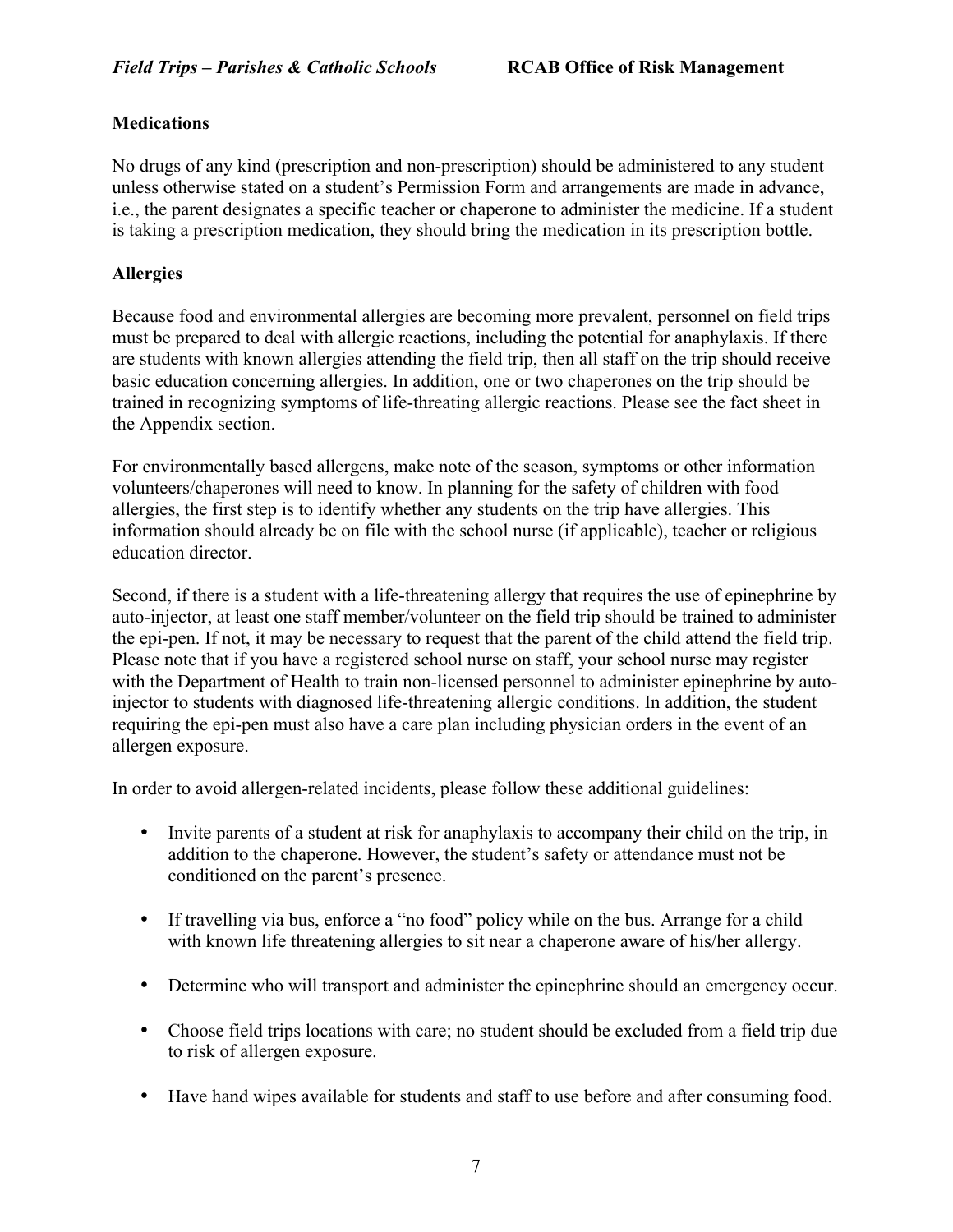- If preparing lunches or snacks for the group in advance, use proper food safety procedures to avoid cross-contamination.
- Often in the school setting, certain tables will be designated as allergen-free. Because it may be difficult to segregate students on field trips, however, it is best to notify parents of foods to be excluded from the trip rather than attempt to segregate children.
- If eating at a restaurant, make prior arrangements and confirm that allergen-free meals are available. Let parents/guardians know the name of the restaurant in advance.

#### **Student Participation**

In planning the trip, be sure the events are age-appropriate for the students in mind. Consider specific hazards and dangers of the activity that may impact the health and safety of participants. Identify special requirements for participation, such as level of fitness and special skills needed. Participating in a field trip is a privilege. If a student's behavior warrants, the school/parish has the right to refuse a student's participation in the trip. Make alternate arrangements for the student at school if this is the case. All students are expected to act responsibly and to show respect towards one another. The organizer should have a plan to handle disciplinary issues.

Students should be adequately prepared for all field trips. It is the responsibility of field trip leader to insure that the purpose of the trip and student expectations for learning are set forth and understood by those participating in the field trip.

Inform students beforehand to keep valuables at home. Ask that students refrain from bringing electronic devices such as iPods and PDAs. These devices are not only a distraction, but there is a good chance they may be lost or stolen. If a student must carry a cell phone, enforce a "no cell phone/text messaging" policy.

#### **Food Safety**

Through the ServSafe food safety certification programs offered periodically throughout the archdiocese, the Office of Risk Management helps our parishes and schools maintain safe food handling practices. The same consideration taken in the school setting should apply to nonschool settings. If food is provided on a field trip, please take basic precautions:

- If children are bringing their own lunch or snacks, inform them to bring food and drinks that will not require refrigeration.
- Some facilities may be equipped with kitchens. If school staff or volunteers will be preparing a meal, please be sure at least one person on site is certified in safe food handling.
- In addition, no glass containers should be allowed.

For information on food allergens, please see the section on Medical Considerations (page 7).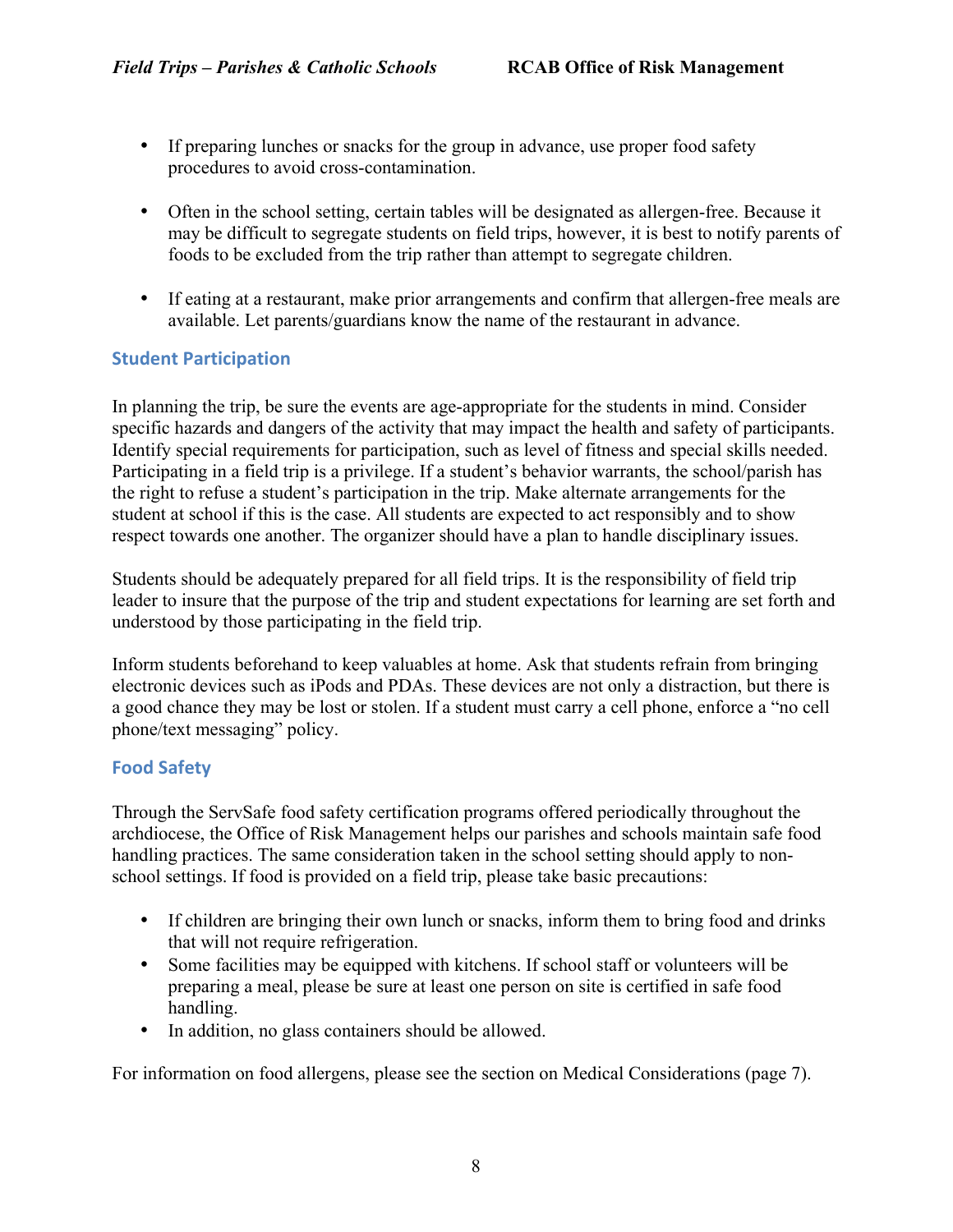#### **Overnight Field Trips**

The ORM discourages overnight field trips for children in grades K-8. For high school students, the following additional guidelines apply:

- Assign students to rooms with students of the same age and gender.
- Do not accommodate chaperones in single rooms on their own; house them in pairs or groups with other chaperones. This helps prevent a chaperone from hosting a student in a private location. It also offers protection to chaperones against any claim that a student was "invited" to his or her room unsupervised.
- The bus driver (who will usually be housed by contract in a single room) should not be located in any area reachable by students; another hotel/motel is preferable.
- Have a method of accounting for students, such as periodic room checks throughout the evening.
- Every effort should be made for chaperones/staff to use showering facilities that are separate from the facilities used by students.
- Staff/chaperones need to be mindful of alcohol and illegal drug use among students, which is not permitted even if a student participant is of drinking age. To avoid student access to alcohol, staff and chaperones should not consume alcohol while on the trip.
- Students may not use any hotel facilities (indoor or outdoor) such as: hotel pool, hotel recreation room/physical fitness room, and/or fitness equipment.
- Students should not leave their hotel room by themselves for any reason. Students must travel in groups of two or more while staying in a hotel.
- If the overnight trip occurs during the weekend, please be mindful of the obligation to attend Mass on Sunday and make arrangements for the students accordingly.

#### **Emergency Planning**

Have an emergency plan in place ahead of time. To start, bring along an emergency kit that includes the following:

- First aid items (bandages, ice packs, sick bags, antiseptic wipes, etc.)
- Roster of students and chaperones along with emergency contact details
- Name and location of nearest emergency room
- List of important phone numbers: Poison Control (1-800-222-1222); CSO contact; ORM claims manager
- Bottled water

Establish ahead of time which staff member will call a parent/guardian in event a child is sick or injured. Be sure in advance that at least one staff member is free after the event in case a parent/guardian arrives late for pickup. Identify which staff members/volunteers know first aid and CPR. See the Emergency Action Plan in the Appendix.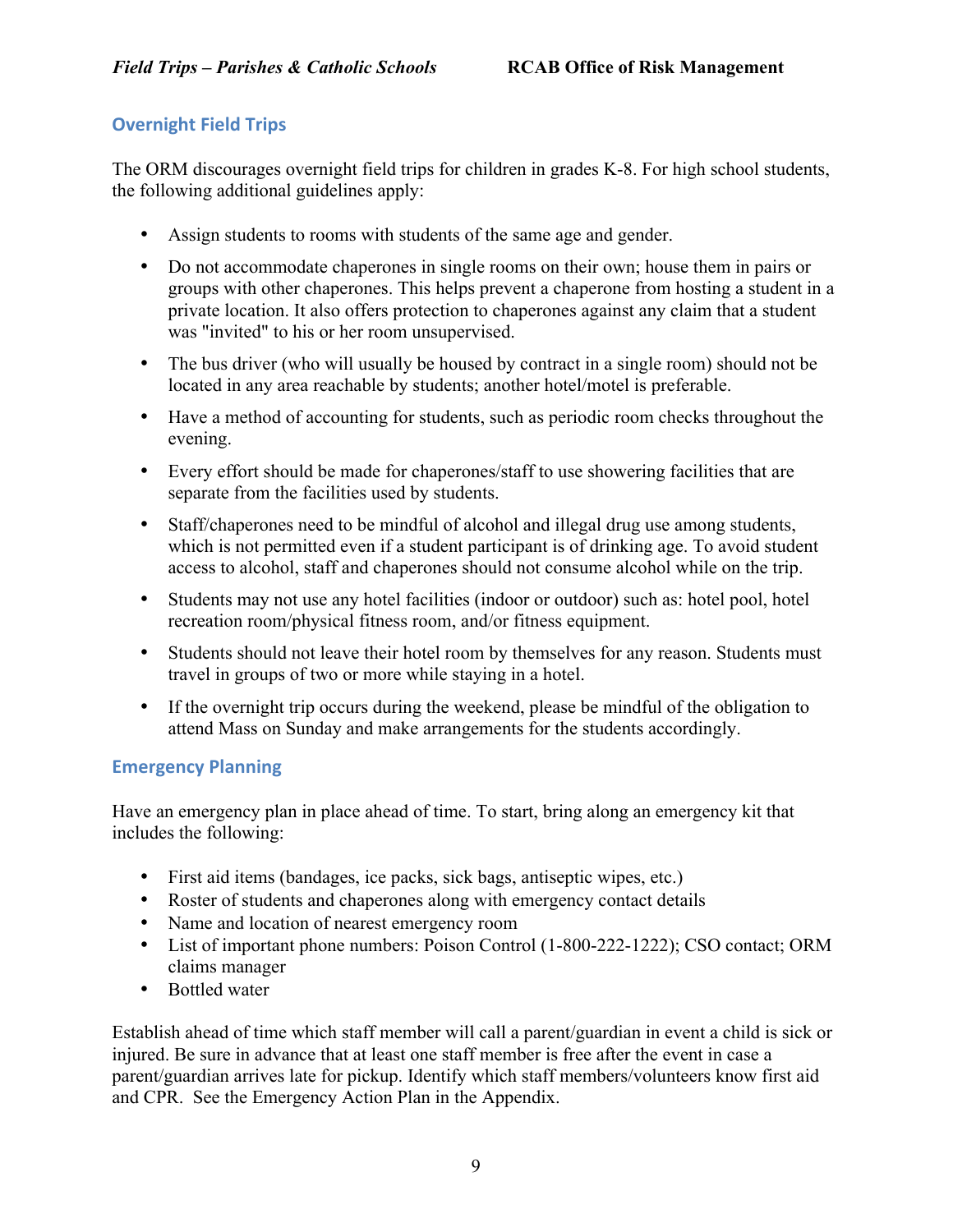# **Part II: International Field Trips**

Because of the safety risks involved, a great deal of consideration needs to go into the planning of international field trips. The information below focuses on general guidelines for international travel. Depending on the scope of the trip, additional considerations may apply. These guidelines apply to school- or parish-sponsored trips. A school- or parish-sponsored trip is one that is supervised by school or parish personnel and the attendees are representing the school or parish. In order to minimize student and teacher absenteeism, international field trips should be planned when school is not in session.

#### **Choosing Vendors**

When searching for tour operators, guides, lodgings, and transportation, be sure to only use vendors who can provide: 1.) suitable, current references; 2.) proof of insurance coverage. Be sure to ask about their cancelation policies and receipt of payment methods. Try to get references from your peers. If you are a youth minister, for example, speak to other youth ministers about your plans; it's possible that others have had the experience and can offer recommendations.

#### **Choosing the Location**

There are many questions to consider regarding the location. Are visas required? Are there any exit requirements for U.S. citizens? Are certain immunizations required or recommended prior to arrival? What are the medical conditions like – which hospitals are recommended by expatriates? Are there safety concerns? Pay close attention to the current events. Travel to countries cited in the Unites States Department of State Travel Warning Listing is prohibited.

#### **Travel Warnings**

According to the U.S. Department of State, "travel warnings are issued when long-term, protracted conditions that make a country dangerous or unstable lead the State Department to recommend that Americans avoid or consider the risk of travel to that country. A travel warning is also issued when the U.S. Government's ability to assist American citizens is constrained due to the closure of an embassy or consulate or because of a drawdown of its staff." To find out about travel warnings for a specific country, go to http://travel.state.gov and type "Current Travel Warnings" in the search box.

#### **Travel Alerts**

The U.S. Department of State issues travel alerts "to disseminate information about short-term conditions, either transnational or within a particular country, that pose significant risks to the security of U.S. citizens. Natural disasters, terrorist attacks, coups, anniversaries of terrorist events, election-related demonstrations or violence, and high-profile events such as international conferences or regional sports events are examples of conditions that might generate a travel alert." In addition, the Department of State will issue weather-related advisories for specific countries. To find out about a specific country, go to http://travel.state.gov and type "Current Travel Alerts" in the search box.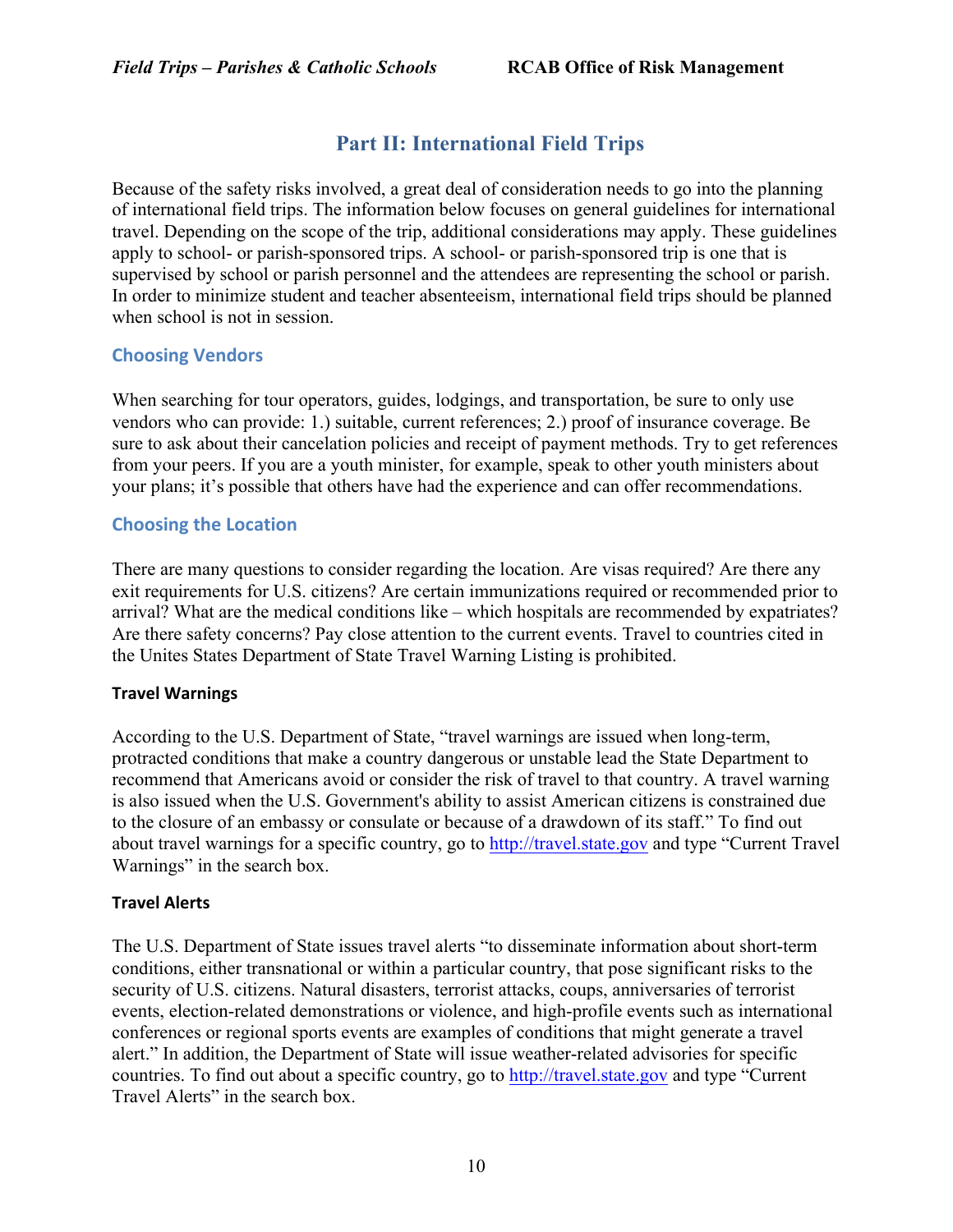#### **Entry/Exit Requirements**

The State Department website contains information on entry and exit requirements for each country. Go to http://travel.state.gov/ and enter "Country Specific Information" in the search box. Countries will be listed in alphabetical order. **Be sure to account for the time it will take for students and chaperones to obtain passports and, if necessary, visas.** In addition, verify that you and the other travelers have signed your passports and filled in the emergency information page of the passport.

Upon return to the U.S., each traveler will have to undergo customs examination. Students are responsible for their individual declaration and payment of customs duty tax. For more information, see the Department of Homeland Security's **Know Before You Go** fact sheet located in the Appendix.

#### **Vaccinations**

Some countries require vaccinations that are not routine in the U.S. Often vaccinations need to be in the traveler's system for a few weeks prior to travel, so planning ahead is crucial. Find out what the requirements are for the country you are visiting and be sure to have all students and chaperones vaccinated well in advance. This information can also be found on http://travel.state.gov/ under "Country Specific Information."

#### **Medical Insurance Considerations**

Be sure to check your overseas medical insurance coverage, and advise parents to do the same. Ask your medical insurance provider if your policy applies overseas and if it covers emergency expenses such as medical evacuation. If it does not, consider purchasing supplemental insurance.

Please note that some international programs, such as Habitat for Humanity, will provide international medical insurance and crisis assistance as part of their program – the costs are included in their program fees.

#### **Currency**

Find out which currencies are accepted. Most western European countries have converted their monetary systems to the Euro, but there are a few exceptions, such as the UK and Switzerland. Find out the official exchange rate for dollars into the country's currency. The exchange rate will fluctuate so be sure to check it just prior to departing. Exchange currency in advance so that you have enough foreign cash to cover initial transportation costs while on the ground, as well as tips and small meals. Try **not** to exchange currency at an airport kiosk as these usually charge higher rates. Banks in city centers often offer the best rates. When changing currency back to dollars, remember that foreign coins cannot be exchanged for U.S. dollars – be sure to spend or donate coins before you leave. You may want to consider purchasing travelers checks or cash passports (prepaid currency cards) prior to departure. Companies that offer these services include American Express, Thomas Cook and Travelex.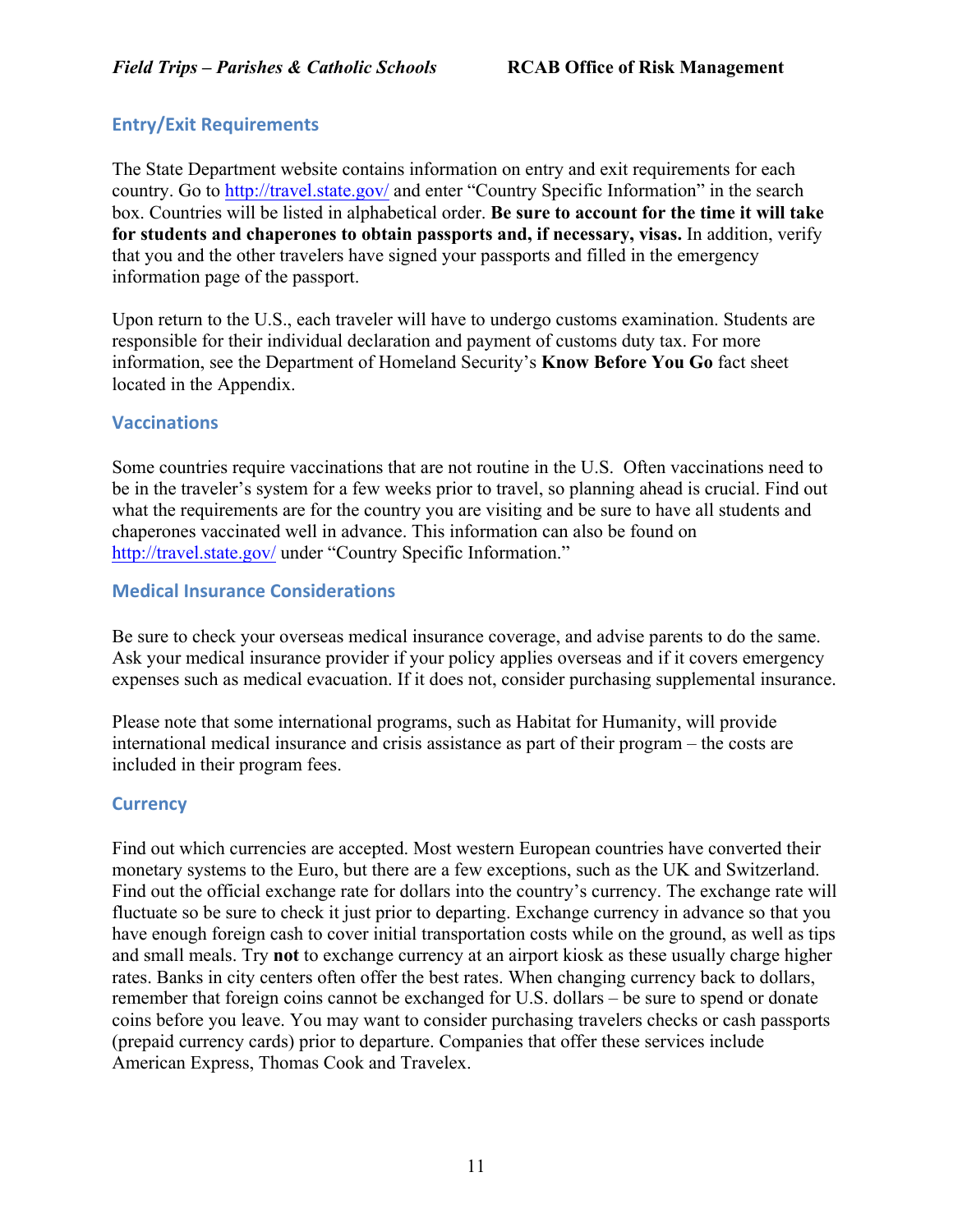#### **Chaperones**

The same guidelines apply for domestic trips as for international trips: make sure you have enough adult supervision. Be sure you have at least two chaperones trained in first aid and CPR. Allow plenty of time for chaperones to obtain passports and, if necessary, visas.

If visiting a country where English is not the first language, at least one chaperone on the trip should speak the country language fluently. And, of course, all chaperones must undergo a background check and show proof of participation in the Protecting God's Children program.

#### **Cell Phones**

For both practical reasons and in the event of an emergency, the field trip leader and preferably the chaperones should each carry a cell phone. However, many U.S. cell phones do not work internationally, or the charges imposed by U.S. service providers are prohibitive. First, call your service provider to find out if your phone will work abroad and, if it does, inquire about the usage fees. Other options include renting an international phone from a U.S. company or buying a SIM card that you can insert into your current phone – this option typically buys you lower rates and a local number.

Be sure to ask about international text messaging and data plans if you intend to use your phone for text messaging or to access the Internet.

#### **Emergency Planning**

Emergency planning is more important than ever when venturing abroad. To begin, the organizer must carry copies of the following documents with him/her on the trip (and must leave copies of these documents with the school administrator:

- The trip itinerary with details of each day's events, including flight schedules, transportation to and from the airport, addresses of hotels and specific dates of stay, address of restaurants booked, etc. A school administrator should be able to ascertain where your group is at all times by referring to the itinerary.
- The names/cell phone numbers of all chaperones, along with their relationship to the students on the trip.
- The names and home phone numbers of all students, along with emergency contact information and medical insurance provider details.
- Copies of everyone's passport data page and visa, if applicable.
- Copies of all permission slips, including medical information.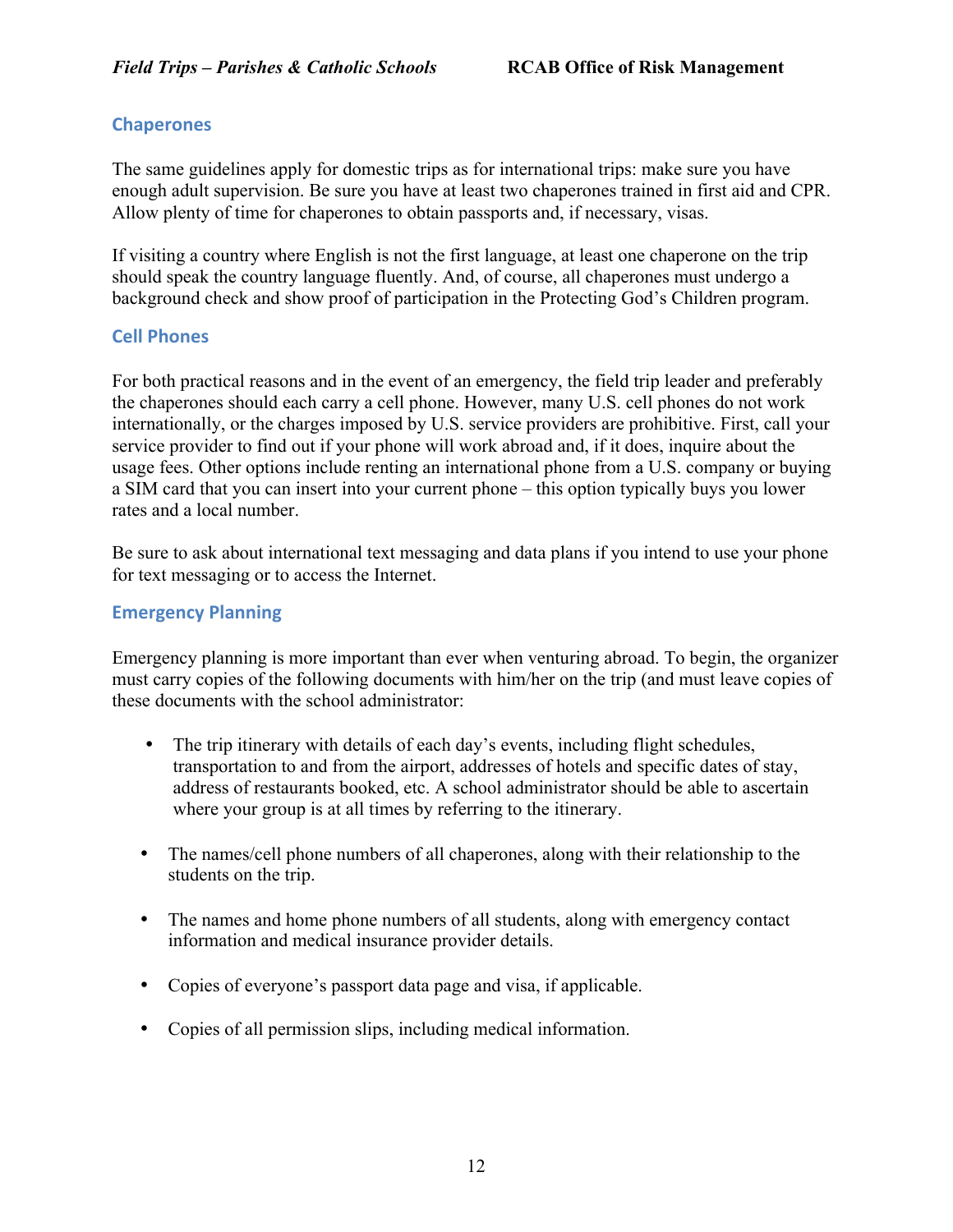- Directory of addresses and telephone numbers of U.S. Embassies and/or Consulates located in the countries being visited. You will need to contact an embassy or consulate immediately if a passport is lost or stolen.
- Directory of recommended medical facilities in countries being visited. Research the medical facilities in advance in order to determine which are the ones that expatriates regularly use. This can be done by going to http://travel.state.gov/ and doing a search for "Country Specific Information." Choose the country you are visiting and look for the section titled "Medical Facilities and Health Information."

Be sure to develop a plan in the event a student is ill and parents need to be contacted, or if a disciplinary issue causes you to send a student home prior to the end of the field trip.

#### **Smart Traveler Enrollment**

Before you depart for your trip, sign up for the Free Smart Traveler Enrollment Program (STEP). This is a free service provided by the U.S. Government to U.S. citizens who are traveling to a foreign country. STEP allows you to enter information about your upcoming trip abroad so that the Department of State can better assist you in an emergency. Enrolling in this program will help the State Department contact you if there is a family emergency in the U.S., or if there is a crisis where you are traveling. Please note that in accordance with the Privacy Act, information on your welfare and whereabouts will not be released to others without your express authorization.

#### **Cultural Considerations**

Prior to the trip, be sure the students have familiarized themselves with the culture and customs of the country you are visiting. Do a little research into the laws of the country – http://travel.state.gov/ is a good resource for this. Note that you are subject to the country's laws while you are there.

Remind students that they are ambassadors of the U.S. and should always act accordingly. This includes getting to know the customs of the country and following those customs. Stress the importance of showing respect when visiting places of worship and be sure to pack appropriate attire – dress codes may be more formal than in our country. For example, St. Peter's Basilica in the Vatican enforces a strict dress code: no shorts, bare shoulders or miniskirts.

Parents and students must understand that a breach of discipline may lead to expulsion. A student may be required to return to the U.S. early, unaccompanied and at the expense of the parent.

#### **Medications**

No drugs of any kind (prescription or non-prescription) should be administered to any student unless otherwise stated on a student's Permission Form and arrangements are made in advance; i.e., the parent designates a specific teacher or chaperone to administer the medicine. If students or chaperones are taking prescription medications, they should bring their medications in the original prescription bottle.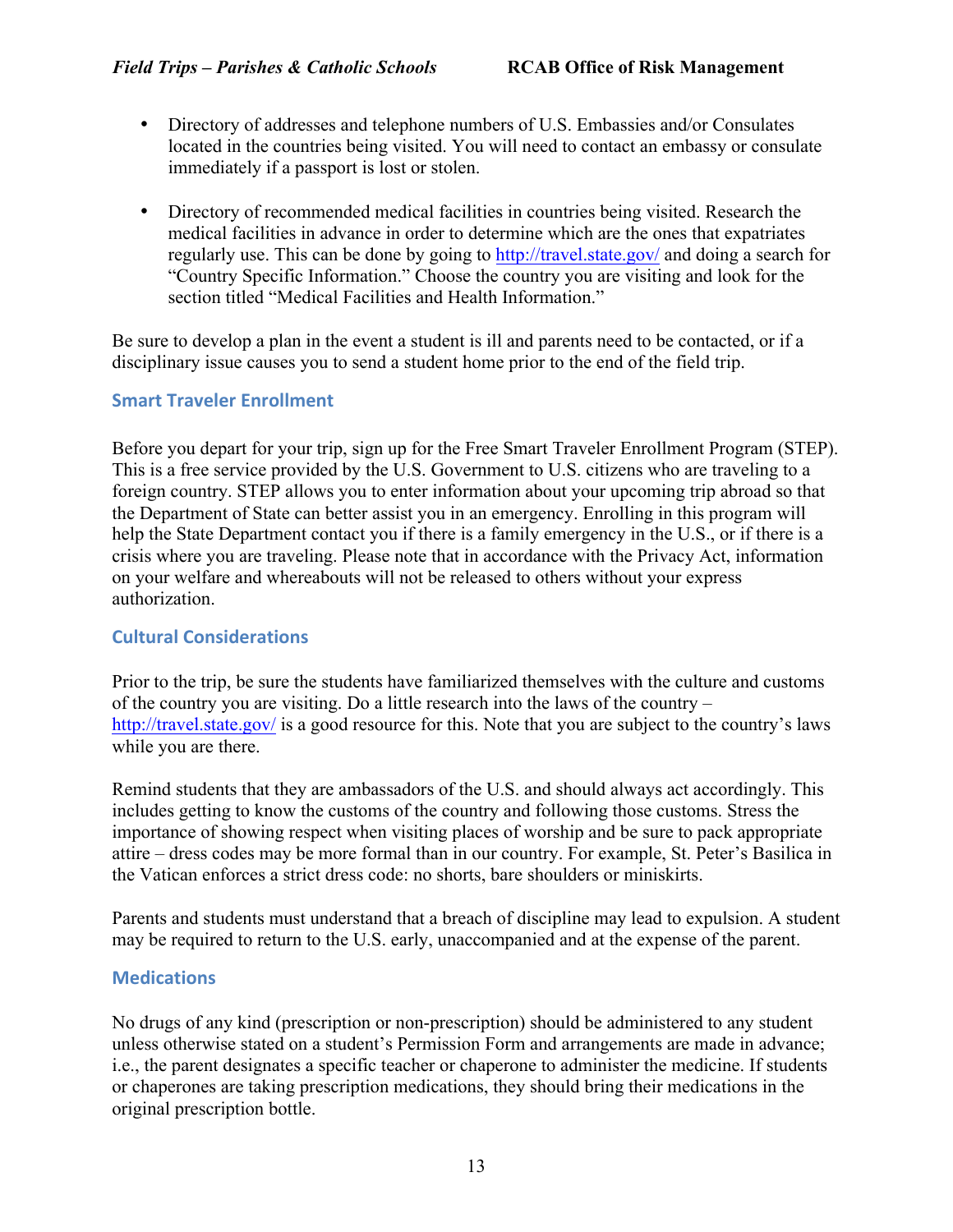#### **Use of Alcohol and Drugs**

In some countries, the legal drinking age is much lower than ours, or non-existent. Regardless of the legal drinking age in the country you are visiting, no student should be allowed to drink alcohol. Those possessing or using illegal substances will be subject to the criminal laws and penalties of the country they are in.

#### **Lodgings**

Room inspections should be conducted in the evening to ensure that 1.) the students are in their assigned rooms; 2.) the students are not entertaining guests and 3.) alcohol and/or illegal substances are not present. Students are not to leave their lodgings by themselves for any reason. Students must travel in groups of two or more and must receive permission from the chaperone before leaving their lodging for any reason not directly related to field trip activities. Students may not use any lodging facilities (indoor or outdoor) such as: hotel pool, hotel recreation room/physical fitness room, and/or fitness equipment.

No recreational swimming should be allowed. **There should be no deviation from the list of activities specified on the signed parental consent form.**

#### **Use of Vehicles**

Students MAY NOT operate or ride any motorized vehicle, such as a car, scooter, motorbike, or boat, regardless of consent or approval of anyone.

# **In the Event of an Injury or Incident**

- Contact local authorities
- Contact your school administrator
- Contact parent/guardian of student involved
- Contact the Office of Risk Management Claims Manager at 617-746-5743; email: ormclaims@rcab.org.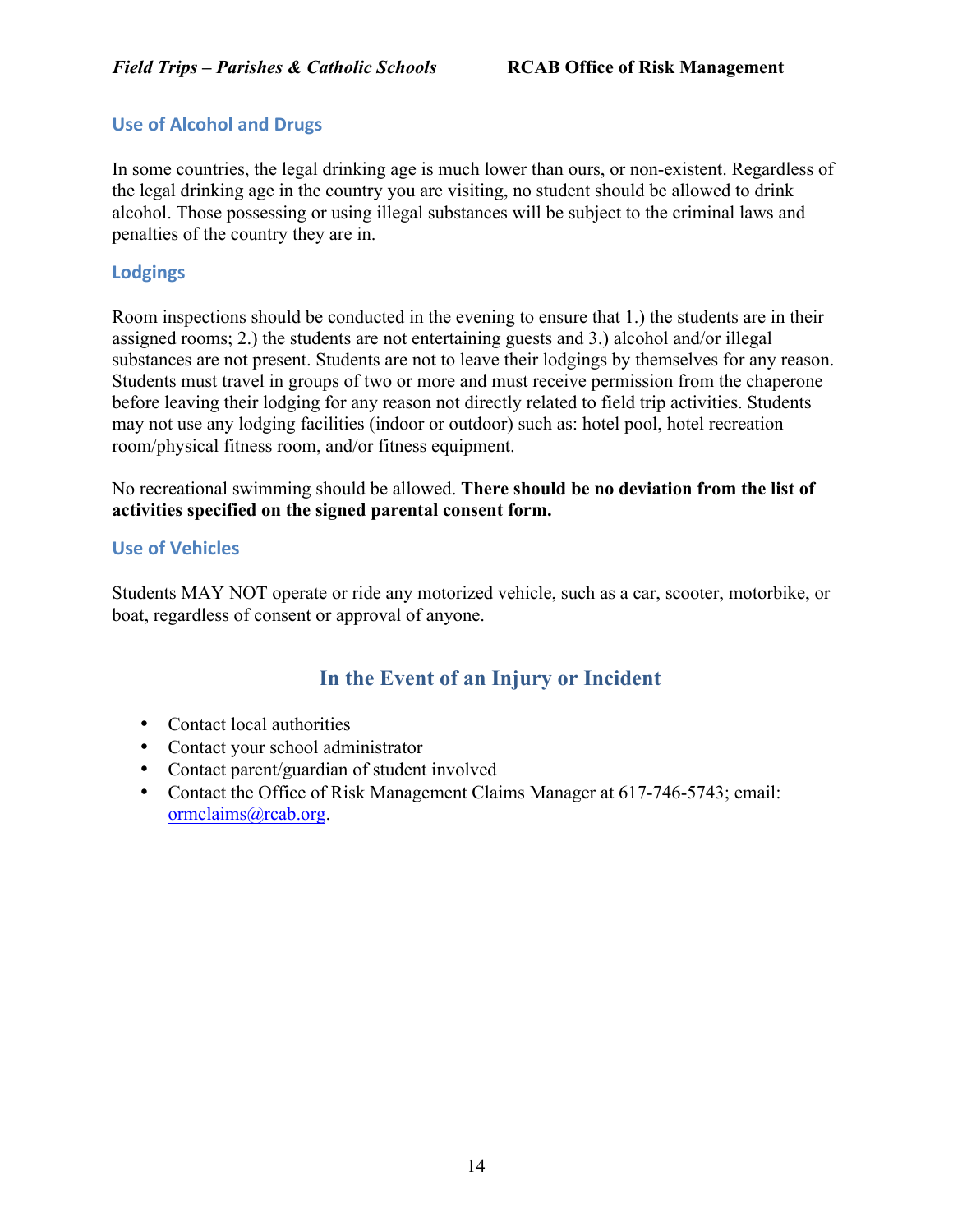# **Appendix A: Field Trip Checklist**

# **General Preparation**

- $\Box$  Put field trip goals and objectives in writing.
- $\Box$  Obtain permission from school administrator/pastor.
- $\Box$  Determine means of transportation.
- $\Box$  Determine number of chaperones needed.
- $\Box$  Send field trip permission forms/medical authorization waivers to parents/guardians.
- $\Box$  Allow time for CORI checks to be done and verify information.
- $\Box$  Allow time for completion of Protecting God's Children program and verify that it has been completed.
- $\Box$  If using volunteer drivers, verify age, background check, driver's history and completion of Protecting God's Children program.
- $\Box$  If volunteer is driving other students, obtain permission from parents of students.
- $\Box$  Be sure all volunteers are aware of cell phone/text messaging policy.
- $\Box$  Verify that every student has handed in a permission slip.
- $\Box$  Make alternate arrangements at school for any child not attending.
- $\Box$  Have plan in place in case of disciplinary issues.

# **Emergency Planning**

- $\Box$  Prepare first aid kit to bring on trip.
- $\Box$  Prepare emergency action plan.
- $\Box$  Prepare roster of students and chaperones, along with emergency contact information.
- $\Box$  Determine if any child has special needs or medical conditions, including food or environmental allergies.
- $\Box$  If a child has severe food allergies, ensure proper protocols are in place.
- $\Box$  Determine who will notify parent in event of accident/injury.
- $\Box$  Confirm that at least one chaperone/staff member is certified in CPR/first aid.

# **Other**

 $\Box$  . The contract of the contract of the contract of the contract of the contract of the contract of the contract of o \_\_\_\_\_\_\_\_\_\_\_\_\_\_\_\_\_\_\_\_\_\_\_\_\_\_\_\_\_\_\_\_\_\_\_\_\_\_\_\_\_\_\_\_\_\_\_\_\_\_\_\_\_\_\_\_\_\_\_\_\_\_\_\_\_\_\_\_\_\_\_\_\_\_\_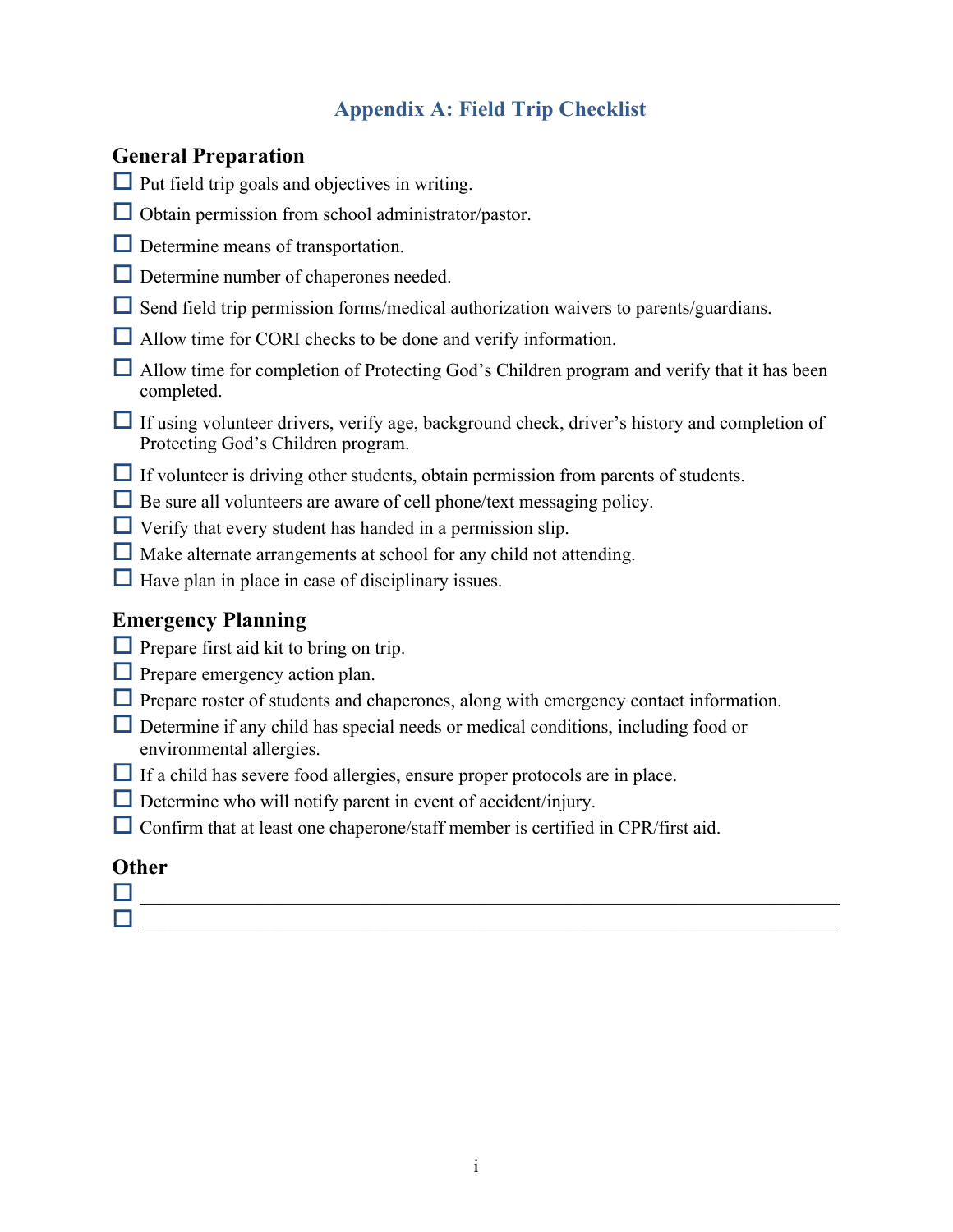# **Appendix B: Parish/School Administrator Permission Form**

|                                                                              | # Students Attending: $\qquad$ # Chaperones: (How many staff: $\qquad$ ; volunteers $\qquad$ ) |                                                     |  |
|------------------------------------------------------------------------------|------------------------------------------------------------------------------------------------|-----------------------------------------------------|--|
| # Chaperones Certified CPR/First Aid: ________ Adult/Student Ratio: ________ |                                                                                                |                                                     |  |
| Destination: Destination: Date(s) of Trip:                                   |                                                                                                |                                                     |  |
| Distance RT: Date/Time of Departure: Departure Location: 1991                |                                                                                                |                                                     |  |
|                                                                              |                                                                                                |                                                     |  |
| <b>Methods of Transportation</b>                                             |                                                                                                |                                                     |  |
| DAY TRIP:                                                                    |                                                                                                | OVERNIGHT/INTERNATIONAL:                            |  |
| Bus:                                                                         |                                                                                                | Bus:                                                |  |
| Public Transportation                                                        |                                                                                                | Airline: Cities of departure/arrival)               |  |
| Walking                                                                      |                                                                                                | Train: _______________(cities of departure/arrival) |  |
| $\frac{\text{Other:}}{\text{Other:}}$                                        | Other:                                                                                         |                                                     |  |
|                                                                              |                                                                                                |                                                     |  |
| Purpose of Trip:<br>How Does this Relate to the Curriculum:                  |                                                                                                |                                                     |  |
| Follow-up Activities Planned:                                                |                                                                                                |                                                     |  |
|                                                                              |                                                                                                |                                                     |  |
| Total Cost of Trip:                                                          | Cost per student:                                                                              | Method of Financing Adults:                         |  |
| <b>STAFF GOING ON TRIP:</b>                                                  |                                                                                                |                                                     |  |
| Name:                                                                        |                                                                                                | Name:                                               |  |
| Name:                                                                        |                                                                                                | Name:                                               |  |
| <b>OTHER CHAPERONES/AFFILIATION:</b>                                         |                                                                                                |                                                     |  |
| Name:                                                                        |                                                                                                | Name:                                               |  |
| Name:<br>Name:                                                               |                                                                                                |                                                     |  |

| Approvals                  | Date | Approvals         | Date |
|----------------------------|------|-------------------|------|
| Submitted<br>$\mathsf{bv}$ |      | Principal/Pastor: |      |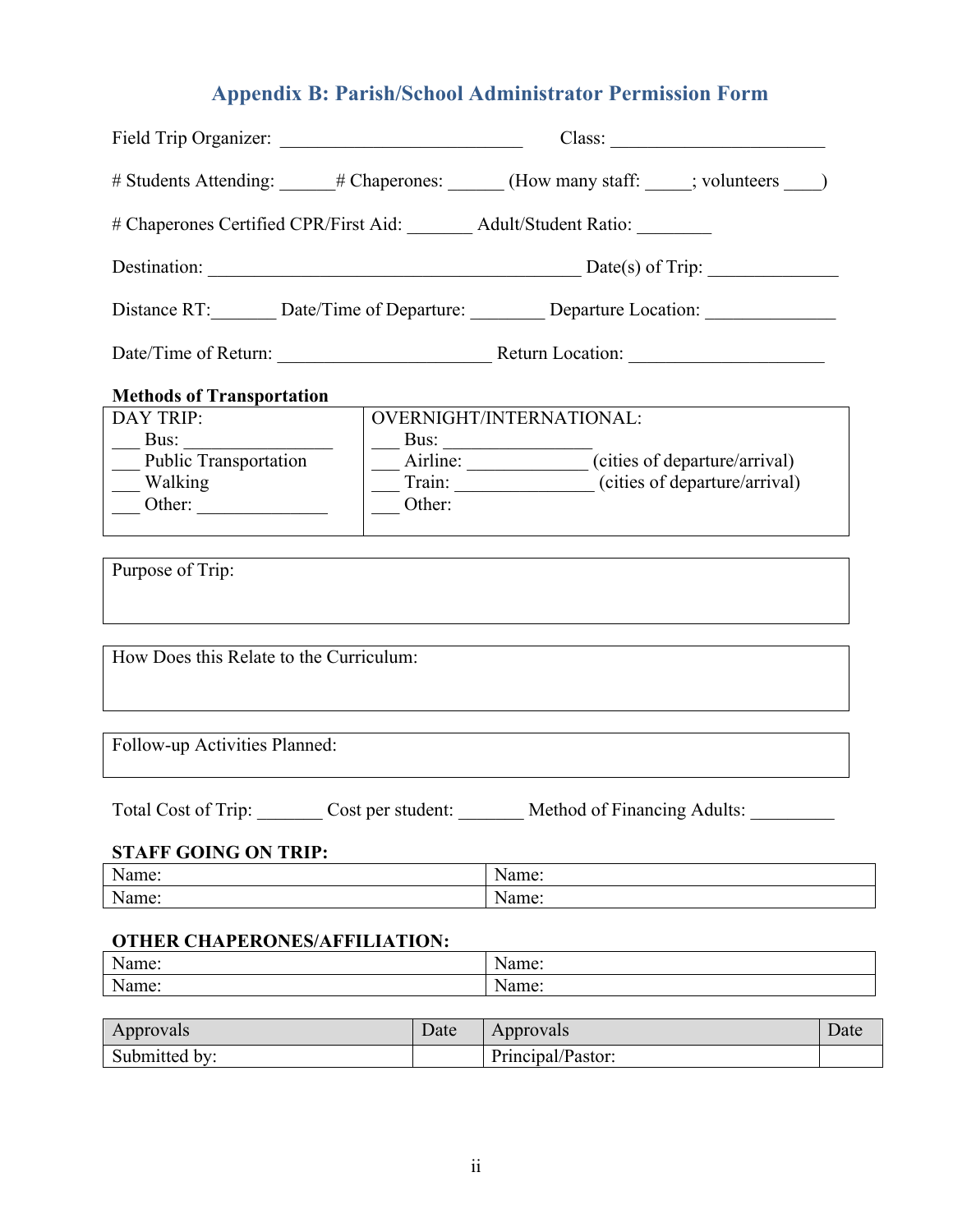# **Appendix C: Liability Waiver & Medical Authorization Form**

Parish of \_\_\_\_\_\_\_\_\_\_\_\_, Massachusetts (the "Parish")

#### *Acknowledgement and Assumption of Risk*

The undersigned participant, parent and/or legal guardian, does hereby acknowledge that I am or he/she is aware of the dangers and risks to person and property by participating in:

 $\mathcal{L}_\mathcal{L} = \mathcal{L}_\mathcal{L} = \mathcal{L}_\mathcal{L} = \mathcal{L}_\mathcal{L} = \mathcal{L}_\mathcal{L} = \mathcal{L}_\mathcal{L} = \mathcal{L}_\mathcal{L} = \mathcal{L}_\mathcal{L} = \mathcal{L}_\mathcal{L} = \mathcal{L}_\mathcal{L} = \mathcal{L}_\mathcal{L} = \mathcal{L}_\mathcal{L} = \mathcal{L}_\mathcal{L} = \mathcal{L}_\mathcal{L} = \mathcal{L}_\mathcal{L} = \mathcal{L}_\mathcal{L} = \mathcal{L}_\mathcal{L}$ 

Nevertheless, I, or the undersigned parent and/or legal guardian, voluntarily elect to participate in this activity with knowledge of the danger involved, and hereby agree to accept and assume any and all risk of property damage, personal injury, or death.

#### *Medical Authorization, Indemnification and Waiver of Liability*

In consideration for being allowed to voluntarily participate in the above-referenced event, I hereby:

- a.) Consent to receive medical treatment, which may be deemed advisable in the event of injury, accident or illness during this activity or event. This release, indemnification, and waiver shall be construed broadly to provide a release, indemnification, and waiver to the maximum extent permissible under applicable law;
- b.) Agree to defend, indemnify, and hold harmless the Parish and the Roman Catholic Archbishop of Boston, a Corporate Sole, and its agencies, officers, and employees from and against any and all claims of any nature including all costs, expense and attorneys' fees, which in any manner result from actions during this activity or event; and
- c.) Waive and release forever the Parish and the Roman Catholic Archbishop of Boston, a Corporate Sole, and its agencies, officers, and employees from any and all liability for death, disability, personal injury, property damages, property theft, or claims of any nature which may hereafter accrue as a direct or indirect result of the participation in the activity or event.

Further, I affirm that I am at least 18 years of age and am freely signing this agreement. I have read this form and fully understand that by signing this form I am giving up legal rights and/or remedies that may otherwise be available regarding any losses sustained as a result of participating. I agree that if any portion is held invalid, the remainder will continue in full legal force and effect.

| Signature:                                                                        | Date: $\qquad \qquad$ |
|-----------------------------------------------------------------------------------|-----------------------|
|                                                                                   |                       |
|                                                                                   |                       |
|                                                                                   |                       |
|                                                                                   |                       |
| Important Medical Information About Your Child (allergies, etc.): _______________ |                       |

 $\mathcal{L}_\text{max} = \mathcal{L}_\text{max} = \mathcal{L}_\text{max} = \mathcal{L}_\text{max} = \mathcal{L}_\text{max} = \mathcal{L}_\text{max} = \mathcal{L}_\text{max} = \mathcal{L}_\text{max} = \mathcal{L}_\text{max} = \mathcal{L}_\text{max} = \mathcal{L}_\text{max} = \mathcal{L}_\text{max} = \mathcal{L}_\text{max} = \mathcal{L}_\text{max} = \mathcal{L}_\text{max} = \mathcal{L}_\text{max} = \mathcal{L}_\text{max} = \mathcal{L}_\text{max} = \mathcal{$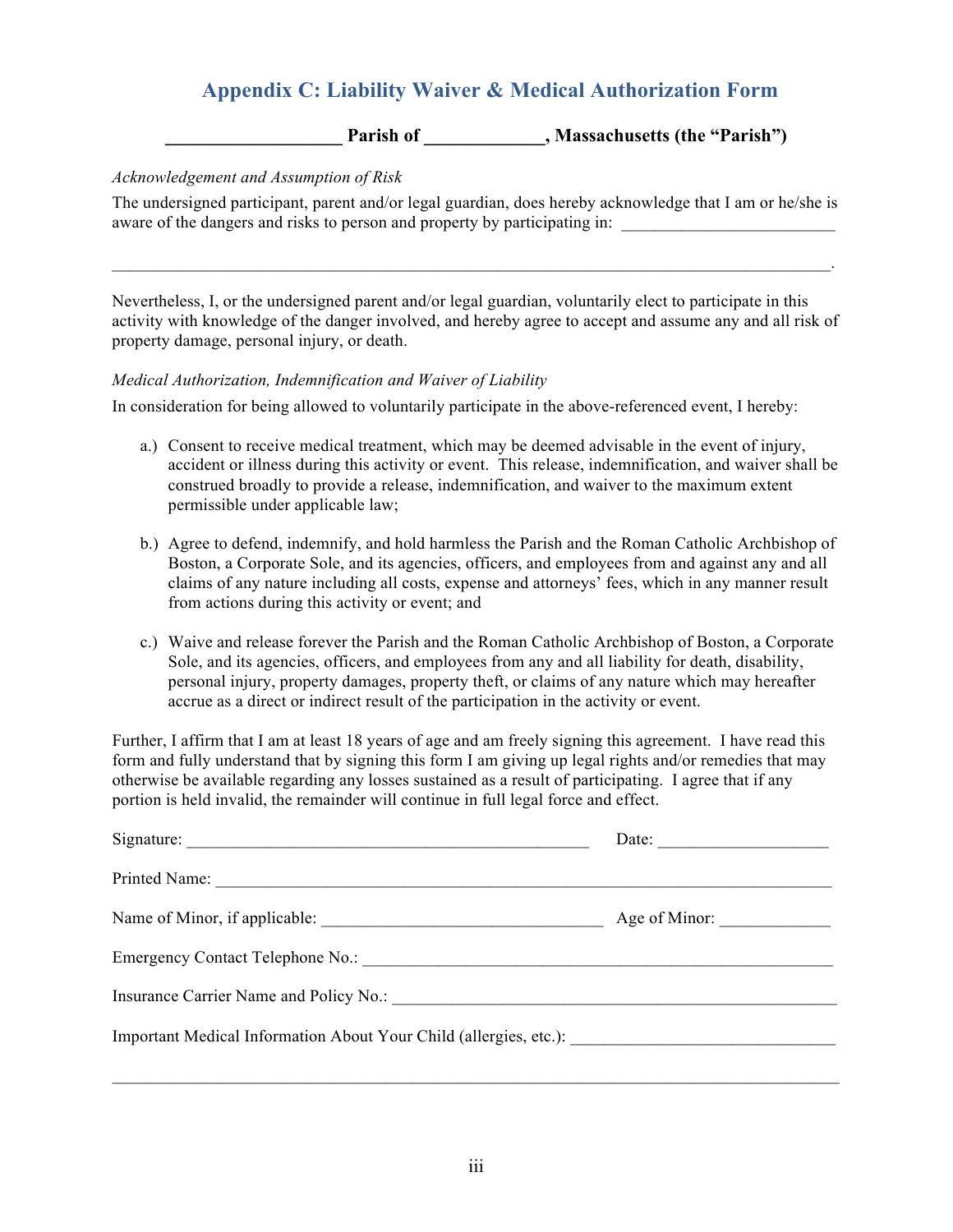# **Appendix D: Field Trip Permission Form**

Use this in conjunction with the *Liability Waiver and Medical Authorization* form.

Dear Parent/Guardian,

Please read the information at the top of this form, then sign the permission slip at the bottom of this form and return it to us by

#### **Field Trip Information**

|                                  | Date: Location: Location: Location: Location: Location: Location: Location: Location: Location: Location: Location: Location: Location: Location: Location: Location: Location: Location: Location: Location: Location: Locati |                                                                                                                                                                                                                                |  |
|----------------------------------|--------------------------------------------------------------------------------------------------------------------------------------------------------------------------------------------------------------------------------|--------------------------------------------------------------------------------------------------------------------------------------------------------------------------------------------------------------------------------|--|
|                                  |                                                                                                                                                                                                                                | Purpose:                                                                                                                                                                                                                       |  |
|                                  |                                                                                                                                                                                                                                | Cost: Cost: Cash or check payable to: Cost: Cost: Cost: Cost: Cost: Cost: Cost: Cost: Cost: Cost: Cost: Cost: Cost: Cost: Cost: Cost: Cost: Cost: Cost: Cost: Cost: Cost: Cost: Cost: Cost: Cost: Cost: Cost: Cost: Cost: Cost |  |
|                                  |                                                                                                                                                                                                                                |                                                                                                                                                                                                                                |  |
|                                  |                                                                                                                                                                                                                                |                                                                                                                                                                                                                                |  |
|                                  |                                                                                                                                                                                                                                |                                                                                                                                                                                                                                |  |
|                                  |                                                                                                                                                                                                                                |                                                                                                                                                                                                                                |  |
|                                  | Save this part of the form for future reference.                                                                                                                                                                               |                                                                                                                                                                                                                                |  |
|                                  | Sign this part of the form and return it to your child's teacher.                                                                                                                                                              |                                                                                                                                                                                                                                |  |
|                                  |                                                                                                                                                                                                                                | a has permission to attend a has permission to attend a                                                                                                                                                                        |  |
|                                  |                                                                                                                                                                                                                                |                                                                                                                                                                                                                                |  |
|                                  | Enclosed, please find cash/check in the amount of                                                                                                                                                                              |                                                                                                                                                                                                                                |  |
|                                  |                                                                                                                                                                                                                                | Special considerations and information regarding my child: ______________________                                                                                                                                              |  |
|                                  |                                                                                                                                                                                                                                |                                                                                                                                                                                                                                |  |
| In an emergency, please contact: |                                                                                                                                                                                                                                |                                                                                                                                                                                                                                |  |
|                                  |                                                                                                                                                                                                                                |                                                                                                                                                                                                                                |  |
| Parent/Guardian Signature:       |                                                                                                                                                                                                                                | Date:                                                                                                                                                                                                                          |  |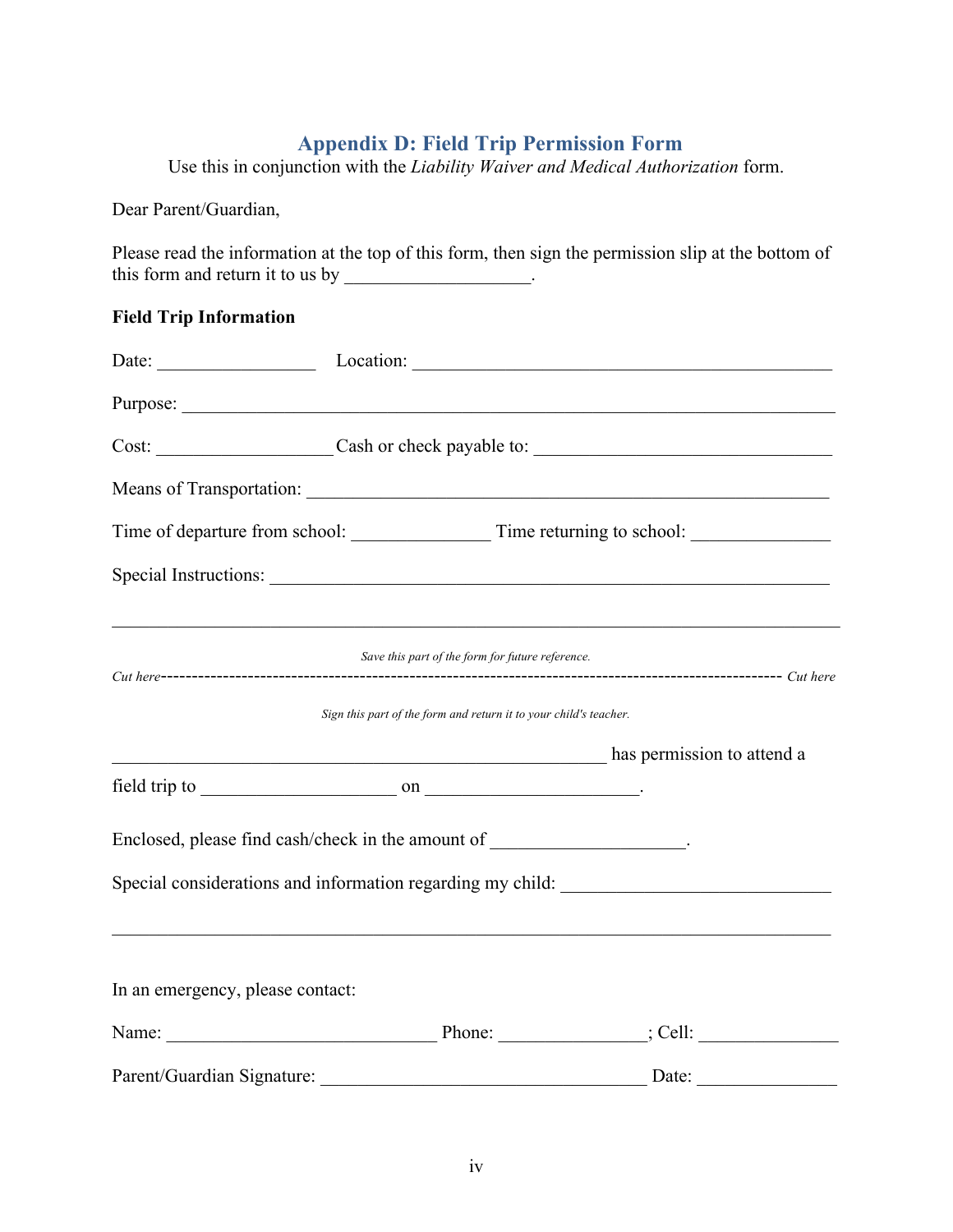# **Appendix E: Use of Personal Vehicles for School Activities**

| Date/Time of Departure:                                                           |
|-----------------------------------------------------------------------------------|
|                                                                                   |
| Purpose of Trip:                                                                  |
| Name of Driver:                                                                   |
| Age of Driver: ___________ Drivers' License Number: _____________________________ |
| Name(s) of passenger(s):                                                          |
|                                                                                   |
|                                                                                   |

Under Massachusetts' law, when parents use their own vehicles for authorized school-related activities, their personal automobile liability insurance is primary. The Roman Catholic Archbishop of Boston Automobile Insurance is secondary for excess coverage under such circumstances.

While not required, the recommended minimum coverage for automobile bodily injury is a limit of \$100,000 per person or \$300,000 per accident and property damage coverage of \$100,000. The vehicle should also have medical payments and uninsured and underinsured coverage. Medical payment coverage pays for the medical expenses for all the occupants of the vehicle. This is usually written for \$5,000 per person for a total of \$25,000; however, it is possible to purchase a limit of \$50,000 (or \$10,000 per passenger) or higher. Considering present medical costs, obtaining higher limits is a prudent choice.

 $\mathcal{L}_\text{max} = \mathcal{L}_\text{max} = \mathcal{L}_\text{max} = \mathcal{L}_\text{max} = \mathcal{L}_\text{max} = \mathcal{L}_\text{max} = \mathcal{L}_\text{max} = \mathcal{L}_\text{max} = \mathcal{L}_\text{max} = \mathcal{L}_\text{max} = \mathcal{L}_\text{max} = \mathcal{L}_\text{max} = \mathcal{L}_\text{max} = \mathcal{L}_\text{max} = \mathcal{L}_\text{max} = \mathcal{L}_\text{max} = \mathcal{L}_\text{max} = \mathcal{L}_\text{max} = \mathcal{$ 

 $\mathcal{L}_\text{max}$  , and the contribution of the contribution of the contribution of the contribution of the contribution of the contribution of the contribution of the contribution of the contribution of the contribution of t

Signature of Parent/Driver Date

Student's Signature (when applicable) Date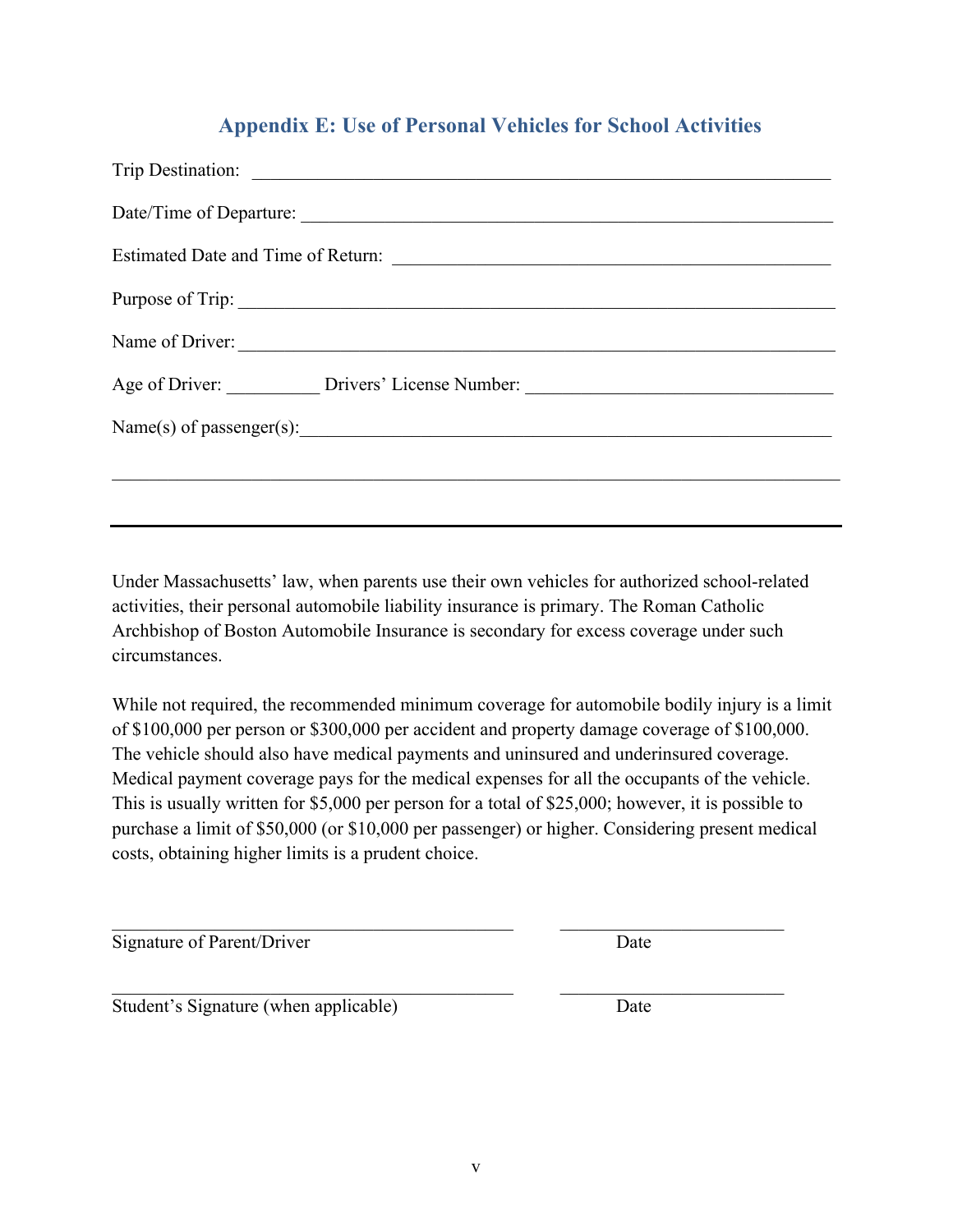#### **Appendix F: Emergency Action Plan Procedures for Calling 911 on a Field Trip DO NOT LEAVE THE INJURED PERSON ALONE OR WITHOUT AN ADULT PRESENT**

1. **REMAIN CALM.** This helps the operator receive your information.

#### 2. **DIAL 911**.

- 3. My name is \_\_\_\_\_\_\_\_\_\_\_\_\_\_\_\_\_\_\_\_\_\_\_\_\_\_\_\_\_. I am a [your role] at [Parish/School].
- 4. I need paramedics now.
- 5. My exact address is
- 6. There is a person with a [TYPE / LOCATION OF INJURY] injury.
- 7. The person's name is \_\_\_\_\_\_\_\_\_\_\_\_\_\_\_\_\_\_\_\_ and he/she is \_\_\_\_\_\_\_ years old.

 $\mathcal{L}_\text{max} = \mathcal{L}_\text{max} = \mathcal{L}_\text{max} = \mathcal{L}_\text{max} = \mathcal{L}_\text{max} = \mathcal{L}_\text{max} = \mathcal{L}_\text{max} = \mathcal{L}_\text{max} = \mathcal{L}_\text{max} = \mathcal{L}_\text{max} = \mathcal{L}_\text{max} = \mathcal{L}_\text{max} = \mathcal{L}_\text{max} = \mathcal{L}_\text{max} = \mathcal{L}_\text{max} = \mathcal{L}_\text{max} = \mathcal{L}_\text{max} = \mathcal{L}_\text{max} = \mathcal{$ 

- 8. The person is located at \_\_\_\_\_\_\_\_\_\_\_\_\_\_\_\_\_\_\_\_\_\_\_\_ on the [N/S/E/W] side of facility.
- 9. I am calling from [telephone number].
- 10. [Name of person] will meet the ambulance.
- **11. Don't hang up. Ask for the information to be repeated back to you and answer any questions the dispatcher may have. Hang up the phone when all of the information is correct and verified.**
- **12. Wait until the dispatcher hangs up first and wait with person until EMS arrives.**
- **13. Paramedics will take over care of the person when they arrive. A chaperone must accompany injured student(s) in the ambulance and remain with the student until parent/guardian arrives.**
- **14. Call the parent/guardian.**
- **15. Call the Principal/Headmaster/Pastor, the ORM, and the CSO immediately.**

**Principal/Headmaster/Pastor Phone Numbers:** \_\_\_\_\_\_\_\_\_\_\_\_\_\_\_\_\_\_\_\_\_\_\_\_\_\_\_\_\_\_\_\_\_\_\_\_

**Catholic Schools Office:** (617) 779-3604 **Office of Risk Management:** (617) 746-5743

**Additional Numbers:** \_\_\_\_\_\_\_\_\_\_\_\_\_\_\_\_\_\_\_\_\_\_\_\_\_\_\_\_\_\_\_\_\_\_\_\_\_\_\_\_\_\_\_\_\_\_\_\_\_\_\_\_\_\_\_\_\_\_\_

*Source: Boston Public Schools*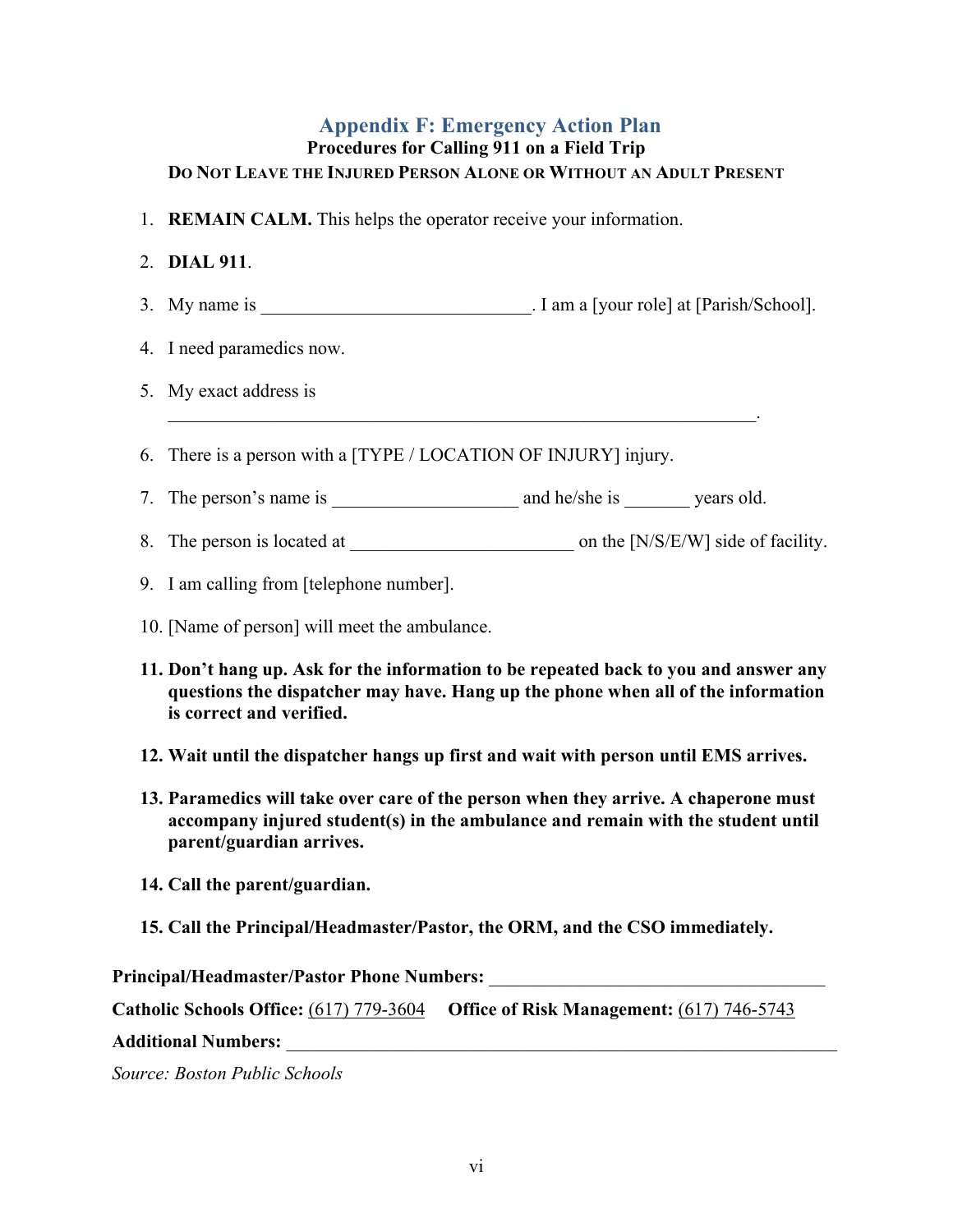# **Appendix G: Know Before You Go Top 10 Traveler Tips**

#### *From the U. S. Department of Homeland Security Customs & Border Protection* www.cbp.gov

- 1. Have all the required travel documents for the countries you are visiting, as well as identification for re-entry to the U.S. Passports are required for re-entry to the U.S. by air. Visit www.travel.state.gov for destination information.
- 2. Declare everything you are bringing in from abroad, even if you bought it in a duty-free shop. This merchandise is also subject to U.S. duty fees and other restrictions.
- 3. Be cautious when buying something from a street vendor. Keep in mind that the merchandise may be counterfeit and/or unsafe and you may have to surrender it to U.S. Customs and Border Protection when you get home.
- 4. Know that things bought abroad for personal use or as gifts are eligible for duty exemptions. If you are bringing them back for resale, they're not.
- 5. Know the difference between prohibited merchandise (such as ivory, tortoise shell products, absinthe, and counterfeit items) and restricted merchandise.
- 6. Be aware that many foreign-made medications are not FDA-approved, and you cannot bring them into the U.S. Also, when travelling abroad, bring only the amount of medication you'll need during the trip.
- 7. Don't bring any Cuban-made products into the U.S., no matter where you purchased them.
- 8. Don't bring any food into the U.S. without first checking to see if it is permitted. Also, any and all live birds and bird products, whether for personal or commercial use, may be restricted and/or quarantined.
- 9. Understand that the Customs and Border Protection officers can inspect you and your belongings without a warrant. This may include your luggage, vehicle, and personal searches, and is meant to enforce our laws as well as protect legitimate travelers.
- 10. Read our helpful brochure, "Know Before You Go," before traveling. Print copies may be requested online, or view the web version at www.cbp.gov under the Travel section.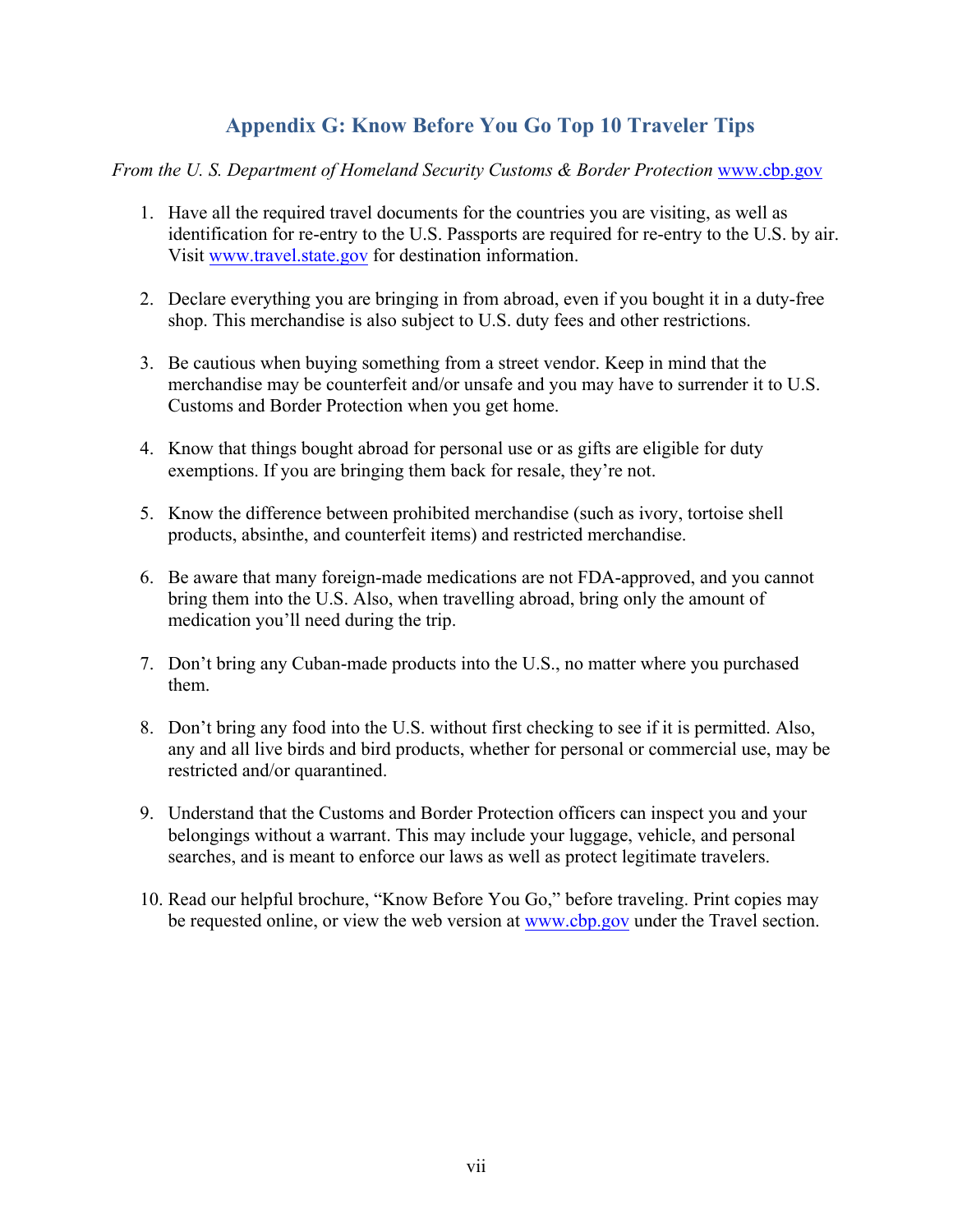# **Appendix H: Food Allergies Fact Sheet**

#### **What do you need to know?**

- Food allergies can kill.
- Millions of people have food allergies.
- Food allergies are on the rise in children.
- There is NO cure for food allergies.
- Staying away from food allergens is the ONLY way to avoid reactions.

#### **ANY FOOD CAN BE AN ALLERGEN.** The most common food allergens are:

- Tree nuts and peanuts
- Milk products
- Soy
- Wheat
- Fish & Shellfish
- Eggs

#### **Spot a Reaction: Safe a Life!**

- Symptoms appear within seconds to hours.
- Symptoms range from skin rash to trouble breathing to death.
- Get help right away call 911.

#### **What Can You Do?**

- Keep foods simple allergens often hide in soups, dips and homemade goodies.
- Check food labels for allergens every time manufacturers change ingredients of food products from time-to-time.
- Stop cross-contamination prepare foods with clean hands, workspace, utensils, pans and dishes.

#### **Keeping Kids Safe**

- Remind kids to ask before they eat "Is this safe for me?"
- Keep kids from trading meals and snacks.
- Confine food to eating areas.
- Wash hands and eating areas after meals and snacks.
- Limit crafts that use food items.
- Act quickly if a child reports feeling sick after eating.

#### *Source: http://www.foodallergy.rutgers.edu*